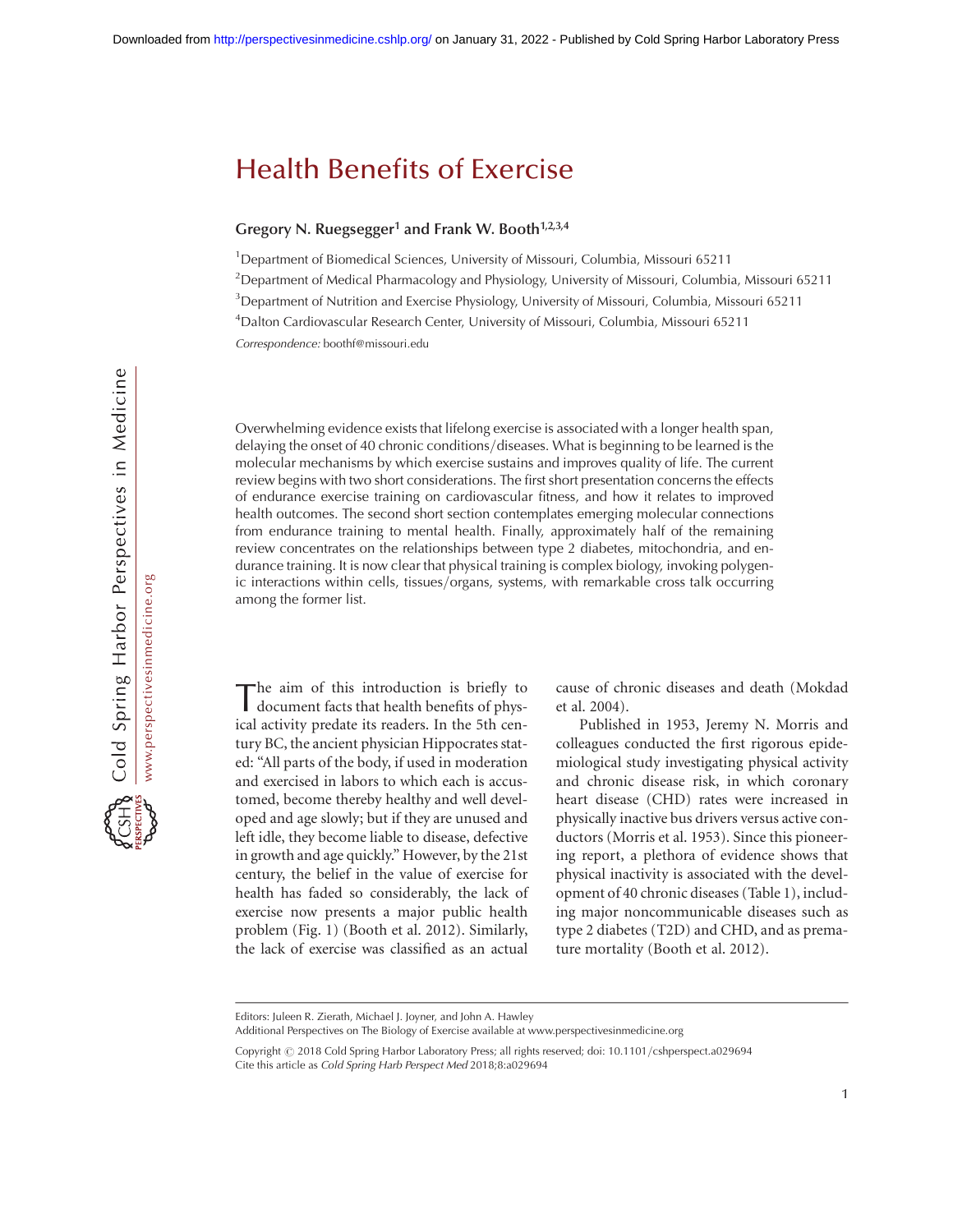

Figure 1. Simplistic overview of how physical activity can prevent the development of type 2 diabetes and one of its complications, cardiovascular disease. Physical inactivity is an actual cause of type 2 diabetes, cardiovascular disease, and tens of other chronic conditions (Table 1) via interaction with other factors (e.g., age, diet, gender, and genetics) to increase disease risk factors. This leads to chronic disease, reduced quality of life, and premature death. However, physical activity can prevent and, in some cases, treat disease progression associated with physical inactivity and other genetic and environmental factors.

In this review, we highlight the far-reaching health benefits of physical activity. However, note that the studies cited here represent only a fraction of the  $>100,000$  studies showing positive associations between the terms "exercise" and "health." In addition, we discuss how exercise promotes complex integrative responses that lead to multisystem responses to exercise, an underappreciated area of medical research. Finally, we consider how strategies that "mimic" parts of exercise training compare with physical exercise for their potential to combat metabolic disease.

## EXERCISE IMPROVES CARDIORESPIRATORY **FITNESS**

There is arguably no measure more important for health than cardiorespiratory fitness (CRF)

(commonly measured by maximal oxygen uptake,  $VO_{2max}$ ) (Blair et al. 1989). For example, Myers et al. (2002) showed that each 1 metabolic equivalent (1 MET) increase in exercise-test performance conferred a 12% improvement in survival, stating that " $VO<sub>2max</sub>$  is a more powerful predictor of mortality among men than other established risk factors for cardiovascular disease (CVD)." Low CRF is also well established as an independent risk factor of T2D (Booth et al. 2002) and CVD morbidity and mortality (Kodama et al. 2009; Gupta et al. 2011). Similarly, Kokkinos et al. (2010) reported that men who transitioned from having low to high CRF decreased their mortality risk by  $\sim$  50% over an 8yr period, whereas men who transitioned from having high to low CRF increased their mortality risk by  $\sim$  50%.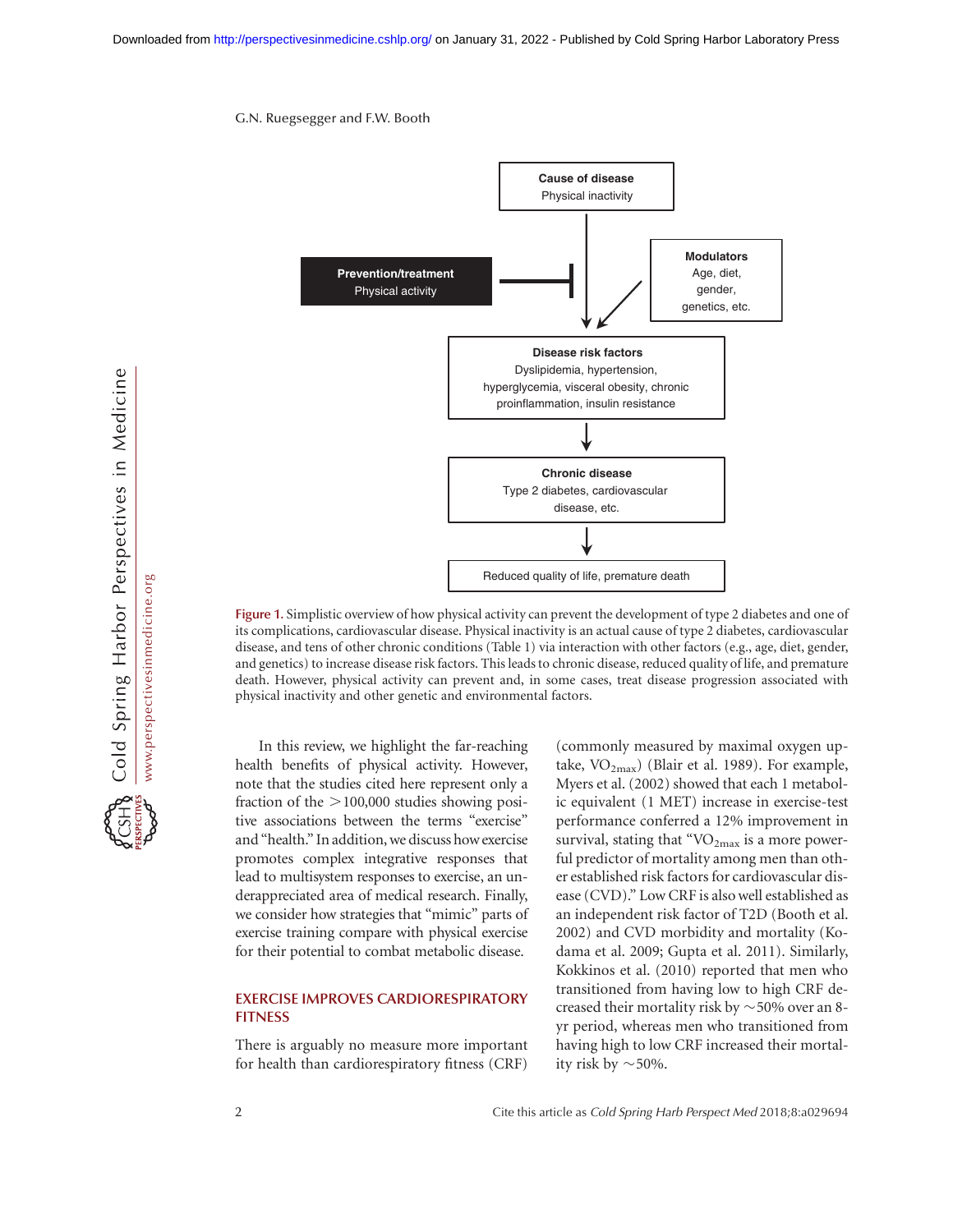Cold Spring Harbor Perspectives in Medicine www.perspectivesinmedicine.org www.perspectivesinmedicine.org

Table 1. Worsening of 40 conditions caused by the lack of physical activity with growth, maturation, and aging throughout life span

- 1. Accelerated biological aging/premature death
- 2. Aerobic (cardiorespiratory) fitness  $(\rm VO_{2max})$
- 3. Arterial dyslipidemia
- 4. Balance
- 5. Bone fracture/falls
- 6. Breast cancer
- 7. Cognitive dysfunction
- 8. Colon cancer
- 9. Congestive heart failure
- 10. Constipation
- 11. Coronary (ischemic) heart disease
- 12. Deep vein thrombosis
- 13. Depression and anxiety
- 14. Diverticulitis
- 15. Endometrial cancer
- 16. Endothelial dysfunction
- 17. Erectile dysfunction
- 18. Gallbladder diseases
- 19. Gestational diabetes
- 20. Hemostasis
- 21. Hypertension 22. Immunity
- 23. Insulin resistance
- 24. Large arteries lose more compliance with aging
- 25. Metabolic syndrome
- 26. Nonalcoholic fatty liver disease
- 27. Obesity
- 28. Osteoarthritis
- 29. Osteoporosis
- 30. Ovarian cancer
- 31. Pain
- 32. Peripheral artery disease
- 33. Preeclampsia
- 34. Polycystic ovary syndrome
- 35. Prediabetes
- 36. Rheumatoid arthritis
- 37. Sarcopenia
- 38. Stroke
- 39. Tendons being less stiff
- 40. Type 2 diabetes

The breadth of the list implies that a single molecular target will not substitute for appropriate daily physical activity to prevent the loss of all listed items.

Importantly then, from the above paragraph, physical activity and inactivity are major environmental modulators of CRF, increasing and decreasing it, respectively, often through independent pathways. Findings from rats selectively bred for high or low intrinsic aerobic capacity show that rats bred for high capacity, which are also more physically active, have 28% –42% increases in life span compared to low-capacity rats (Koch et al. 2011). Endurance exercise is well recognized to improve CRF and cardiometabolic risk factors. Exercise improves numerous factors speculated to limit  $VO<sub>2max</sub>$ including, but not restricted to, the capacity to transport oxygen (e.g., cardiac output), oxygen diffusion to working muscles (e.g., capillary density, membrane permeability, muscle myoglobin content), and adenosine triphosphate (ATP) generation (e.g., mitochondrial density, protein concentrations).

Data from the HERITAGE Family Study has provided some of the first knowledge of genes associated with  $VO<sub>2max</sub>$  plasticity because of endurance-exercise training. Following 6 wk of cycling training at 70% of pretraining  $VO<sub>2max</sub>$ , Timmons et al. (2010) performed messenger RNA (mRNA) expression microarray profiling to identify molecules potentially predicting VO2max training responses, and then assessed these molecular predictors to determine whether DNA variants in these genes correlated with  $VO<sub>2max</sub>$  training responses. This approach identified 29 mRNAs in skeletal muscle and 11 single-nucleotide polymorphisms (SNPs) that predicted  $\sim$  50% and  $\sim$  23%, respectively, of the variability in  $VO_{2max}$  plasticity following aerobic training (Timmons et al. 2010). Intriguingly, pretraining levels of these mRNAs were greater in subjects that achieved greater increases in  $VO<sub>2max</sub>$  following aerobic training, and of the 29 mRNAs,  $>90\%$  were unchanged with aerobic training, suggesting that alternative exercise intervention paradigms or pharmacological strategies may be needed to improve VO2max in individuals with a low responder profile for the identified predictor genes (Timmons et al. 2010). Keller et al. (2011) found that, in response to endurance training, improvements in  $VO<sub>2max</sub>$  were associated with effectively upregulating proangiogenic gene networks and miRNAs influencing the transcription factor– directed networks for runt-related transcription factor 1 (RUNX1), paired box gene 3 (PAC3), and sex-determining region Y box 9 (SOX9).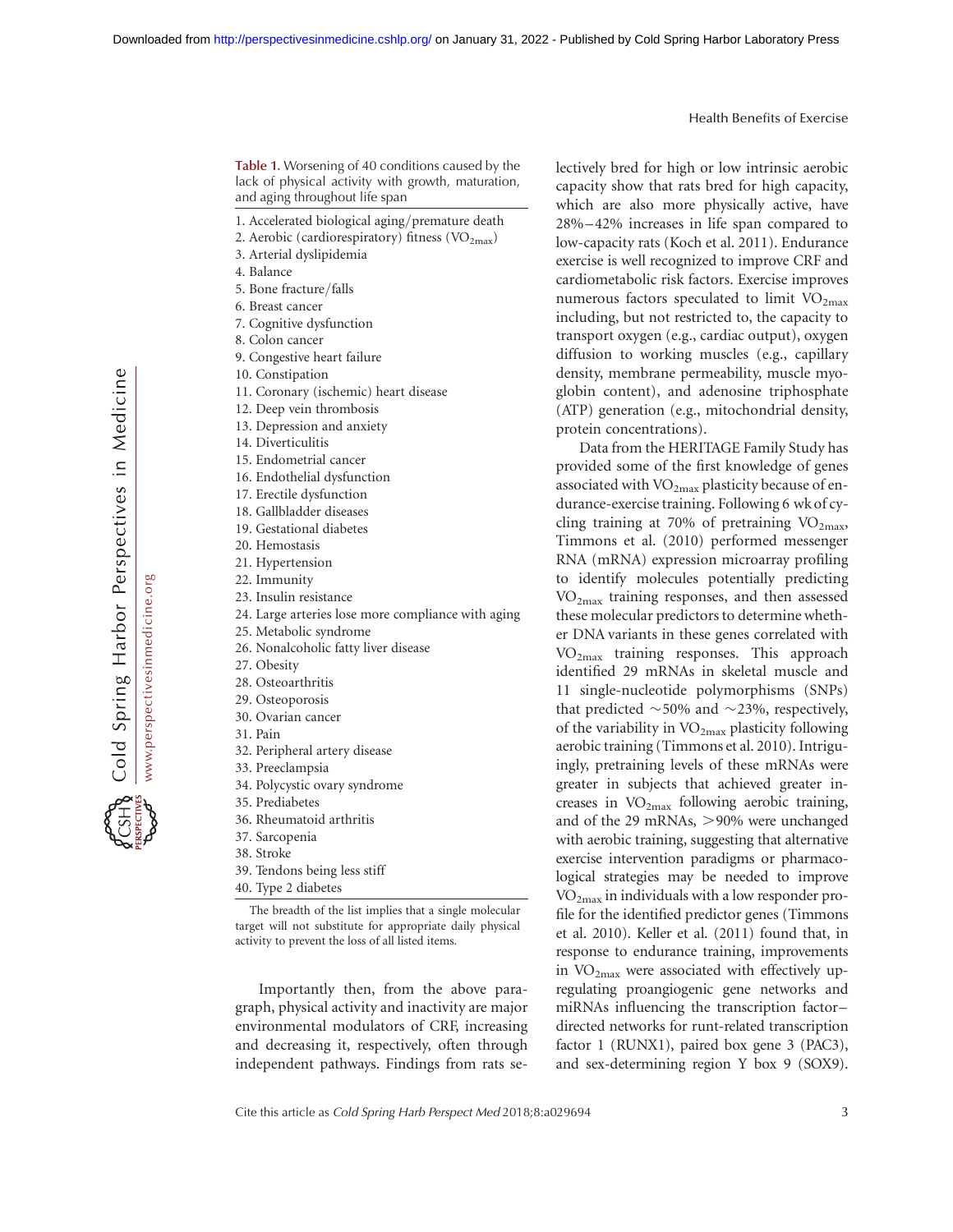Collectively, these results led the investigators to speculate that improvements in skeletal muscle oxygen sensing and angiogenesis are primary determinates in training responses in  $VO<sub>2max</sub>$ (Keller et al. 2011).

Clinically important concepts have emerged from the pioneering HERITAGE Family Study. One new clinical concept is that a threshold dose – response relationship influences the percentage of subjects responding with an increase in  $VO_{2max}$  to endurance training volumes (with volume being defined here as the product of intensity  $\times$  duration), as previously published (Slentz et al. 2005, 2007). Ross et al. (2015) later extended the aforementioned Slentz et al. studies. After a 24-wk-long endurance training study (Ross et al. 2015), percentages of women and men identified as nonresponders to the training (i.e., defined as not increasing their  $VO<sub>2peak</sub>$ ) progressively fell inversely to a two stepwise progressive increase in endurance-exercise training volume, as described next. Thirty-nine percent (15 of 39) of training subjects did not increase their  $VO<sub>2peak</sub>$  in response to the low-amount, low-intensity training; 18% (9 of 51) had no increase in  $VO_{2\text{peak}}$  in the group having highamount, low-intensity training; and 0% (0 of 31) who underwent high-amount, high-intensity training did not increase their  $VO<sub>2peak</sub>$ . A biological basis for the dose-response relationship in the previous sentence could be made from an analysis of interval training (IT) and IT/continuous-training studies published from 1965 to 2012 (Bacon et al. 2013). A second older concept is being reinvigorated; Bacon et al. (2013) indicate that different endurance-exercise intensities and durations are needed for different systems in the body. They suggest that very short periods of high-intensity endurance-type exercise may be needed to reach a threshold for peripheral metabolic adaptations, but that longer training durations at lower intensities are required to see large changes in maximal cardiac output and  $VO<sub>2max</sub>$ .

A comparable example exists for resistance training. Maximal resistance loads require a minimum of 2 min/per wk for each muscle group recruited by a specific maneuver to obtain a strength training adaptation [(8 contrac-

tions/set  $\times$  2 sec/contraction  $\times$  3 sets/day)  $\times$  2 days/wk) = 96 sec]. As of 2016, one opinion from Sarzynski et al. (2016) for the molecular mechanisms by which endurance exercise drives  $VO_{2max}$  include, but are not limited to, calcium signaling, energy sensing and partitioning, mitochondrial biogenesis, angiogenesis, immune functions, and regulation of autophagy and apoptosis.

Perhaps more importantly, lifelong aerobic exercise training preserves VO<sub>2max</sub> into old age. CRF generally increases until early adulthood, then declines the remainder of life in sedentary humans (Astrand 1956). The age-related decline in  $VO_{2max}$  is not trivial, as Schneider (2013) reported a  $\sim$  40% decline in healthy males and females spanning from 20 to 70 yr of age. However, cross-sectional data show that with lifelong aerobic exercise training, trained individuals often have the same  $VO<sub>2max</sub>$ </sub> as a sedentary individual four decades younger (Booth et al. 2012). Myers et al. (2002) found that low estimated  $VO<sub>2max</sub>$  increases mortality 4.5-fold compared to high estimated  $VO<sub>2max</sub>$ . They concluded, "Exercise capacity is a more powerful predictor of mortality among men than other established risk factors for cardiovascular disease." Given the strong association between CRF, chronic disease, and mortality, we feel identifying the molecular transducers that cause age-related reductions in CRF may have profound implications for improving health span and delaying the onset of chronic disease. In two of our recent papers, transcriptomics was performed on the triceps muscle (Toedebusch et al. 2016) and on the cardiac left ventricle (Ruegsegger et al. 2017). We were addressing the question of what molecule initiates the beginning of the lifelong decline in aerobic capacity with aging. Aerobic capacity ( $VO_{2max}$ ) involves, at a minimum, the next systems/ tissues, as oxygen travels through the mouth, airways, pulmonary membrane, pulmonary circulation, left heart, aorta/arteries/capillaries, and sarcoplasm/myoglobin to mitochondria. We allowed female rats access, or no access, to running wheels from 5 to 27 wk of age. Surprisingly, voluntary running had no effect on the delay in the beginning of the lifetime decrease in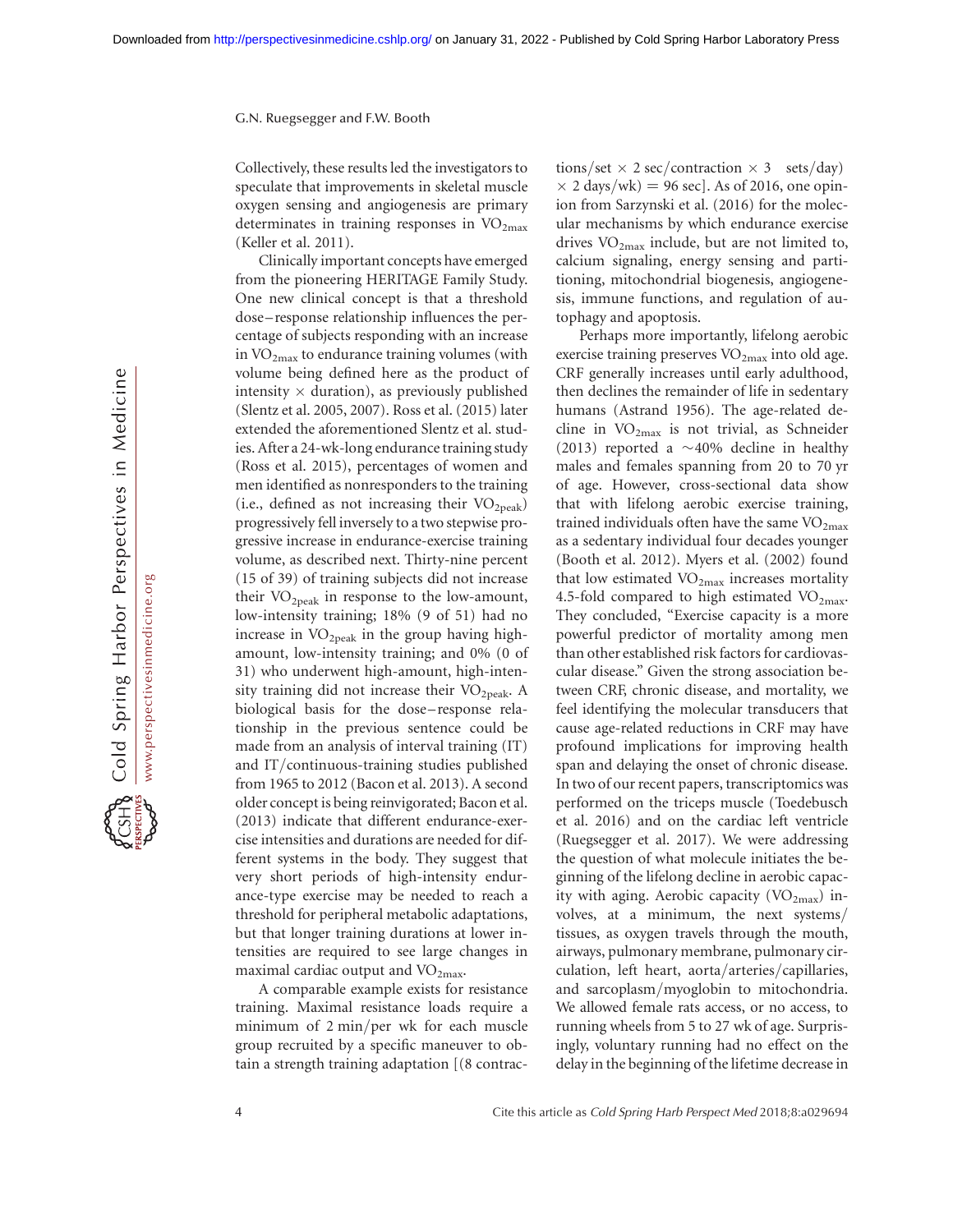Cold Spring Harbor Perspectives in Medicine www.perspectivesinmedicine.org www.perspectivesinmedicine.org

VO2max. Our skeletal muscle transcriptomics elicited no molecular targets, whereas gene networks suggestive of influencing maximal stroke volume were identified in the left ventricle transcriptomics (Ruegsegger et al. 2017).

Publications concerning the effects of exercise on the brain (from 54 to 216 papers listed on PubMed from 2007 to 2016) have increased 400%. In addition, a 2016 study (Schuch et al. 2016) of three previous papers reported that humans with low- and moderate-CRF had 76% and 23%, respectively, increased risk of developing depression compared to high CRF in three publications. With this forming trend, the next section will consider exercise and brain health.

#### EXERCISE IMPROVES MENTAL HEALTH

Many studies support physical activity as a noninvasive therapy for mental health improvements in cognition (Beier et al. 2014; Bielak et al. 2014; Tian et al. 2014), depression (Kratz et al. 2014; McKercher et al. 2014; Mura et al. 2014), anxiety (Greenwood et al. 2012; Nishijima et al. 2013; Schoenfeld et al. 2013), neurodegenerative diseases (i.e., Alzheimer's and Parkinson's disease) (Bjerring and Arendt-Nielsen 1990; Mattson 2014), and drug addiction (Zlebnik et al. 2012; Lynch et al. 2013; Peterson et al. 2014). In 1999, van Praag et al. (1999) showed the survival of newborn cells in the adult mouse dentate gyrus, a hippocampal region important for spatial recognition, is enhanced by voluntary wheel running. Similarly, spatial pattern separation and neurogenesis in the dentate gyrus are strongly correlated in 3-mo-old mice following 10 wk of voluntary wheel running (Creer et al. 2010), and the development of new neurons in the dentate gyrus is coupled with the formation of new blood vessels (Pereira et al. 2007). Many exercise-related improvements in cognitive function have been associated with local and systemic expression of growth factors in the hippocampus, notably, brain-derived neurotrophic factor (BDNF) (Neeper et al. 1995; Cotman and Berchtold 2002). BDNF promotes many developmental functions in the brain, including neuronal cell survival, differentiation, migration, dendritic arborization, and synaptic plasticity (Park and Poo 2013). In rat hippocampus, regular exercise promotes a progressive increase in BDNF protein for up to at least 3 mo (Berchtold et al. 2005). In an opposite manner, BDNF mRNA in the hippocampus is rapidly decreased by the cessation of wheel running, suggesting BDNF expression is tightly related to exercise volume (Widenfalk et al. 1999).

Findings by Wrann et al. (2013) highlight one mechanism by which endurance exercise may up-regulate BDNF expression. To summarize, Wrann et al. (2013) noted that exercise increases the activity of the estrogen-related receptor  $\alpha$  (ERR $\alpha$ )/peroxisome proliferatoractivated receptor  $\gamma$  coactivator 1 $\alpha$  (PGC-1 $\alpha$ ) complex, in turn increasing levels of the exercise-secreted factor FNDC5 in skeletal muscle and the hippocampus, whose cleavage products provide beneficial effects in the hippocampus by increasing BDNF gene expression. While future research should determine whether the FNDC5 cleavage-product was produced locally in hippocampal neurons or was secreted into the circulation, this finding eloquently displays one mechanism responsible for brain health benefits following exercise. Similarly, work by van Praag and colleagues suggests that exercise or pharmacological activation of AMP-activated protein kinase (AMPK) in skeletal muscle enhances indices of learning and memory, neurogenesis, and gene expression related to mitochondrial function in the hippocampus (Kobilo et al. 2011, 2014; Guerrieri and van Praag 2015).

Insulin-like growth factor 1 (IGF-1), is central to many exercise-induced adaptations in the brain. Like BDNF, physical activity increases circulatory IGF-1 levels and both exercise and infusion of IGF-1 increase  $BrdU^+$  cell number and survivability in the hippocampus (Trejo et al. 2001). Similarly, the protective effects of exercise on various brain lesions are nullified by anti-IGF-1 antibody (Carro et al. 2001).

In 1979, Greist et al. (1979) provided evidence that running reduced depression symptoms similarly to psychotherapy. However, the precise mechanisms by which exercise prevents and/or treats depression remain largely unknown. Of the proposed mechanisms, increases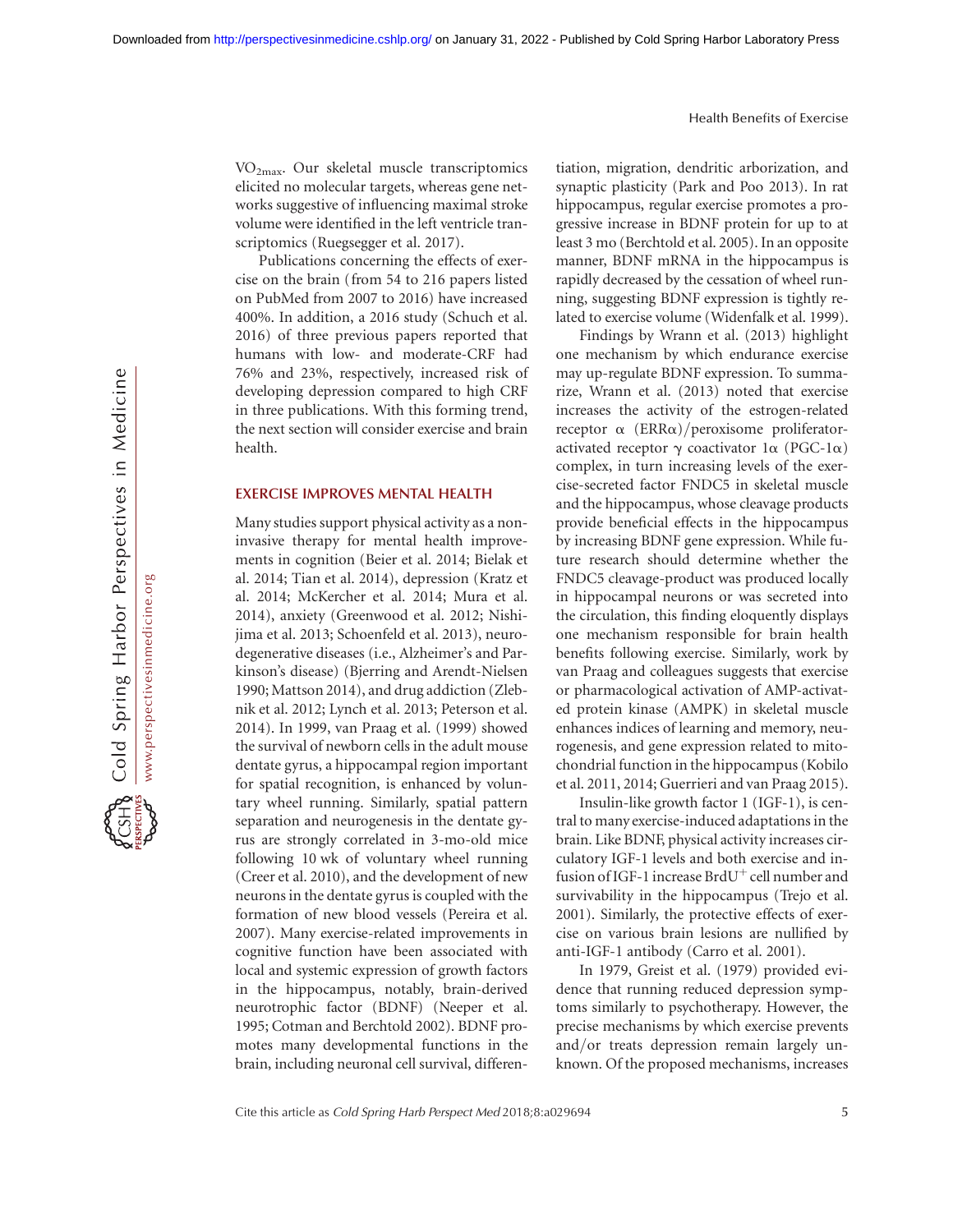in the availability of brain neurotransmitters and neurotrophic factors (e.g., BDNF, dopamine, glutamate, norepinephrine, serotonin) are perhaps the best studied. For example, tyrosine hydroxylase (TH) activity, the rate-limiting enzyme in dopamine formation, in the striatum, an area of the brain's reward system, is increased following 7 days of treadmill running in an intensity-dependent manner (Hattori et al. 1994). Voluntary wheel running is also highly rewarding in rats, and voluntary wheel running in rats lowers the motivation to selfadminister cocaine, suggesting exercise may be a viable strategy in the fight against drug addiction (Larson and Carroll 2005).

Similar to the above examples, secreted factors from skeletal muscle have been linked to the regulation of depression. Agudelo et al. (2014) showed that exercise training in mice and humans, and overexpression of skeletal muscle  $PGC-1\alpha1$ , leads to robust increases in kynurenine amino transferase (KAT) expression in skeletal muscle, an enzyme whose activity protects from stress-induced increases in depression in the brain by converting kynurenine into kynurenic acid. Additionally, overexpression of PGC-1 $\alpha$ 1 in skeletal muscle left mice resistant to stress, as evaluated by various behavioral assays indicative of depression (Agudelo et al. 2014). Simultaneously, they report gene expression related to synaptic plasticity in the hippocampus, such as BDNF and CamkII, were unaffected by chronic mild stress compared to wild-type mice. Collectively, these findings suggest exercise-induced increases in skeletal muscle PGC-1 $\alpha$ 1 may be an important regulator of KAT expression in skeletal muscle, which, via modulation in plasma kynurenine levels, may alleviate stress-induced depression and promote hippocampal neuronal plasticity.

## TYPE 2 DIABETES, MITOCHONDRIA, AND EXERCISE

#### T2D Predictions Show a Pandemic

In a 2001 Diabetes Care article (Boyle et al. 2001), investigators at the U.S. Centers for Disease Control (CDC) predicted 29 million U.S. cases of T2D would be present in 2050. Unfortunately, the 2001 prediction of 29 million was reached in 2012! For 2012, the American Diabetes Association reported that 29 million Americans had diagnosed and undiagnosed T2D, which was 9% of the American population (Dwyer-Lindgren et al. 2016). More rapid increases in T2D are now predicted by the CDC than in the previous estimate. The CDC now predicts a doubling or tripling in T2D in 2050. The tripling would mean that one out of three U.S. adults would have T2D in their lifetime by 2050 (Boyle et al. 2010), which would be  $>$  100 million U.S. cases. The International Diabetes Federation (IDF) reports T2D cases worldwide. In 2015, the IDF reported that 344 and 416 million North American (including Caribbean) and worldwide adults, respectively, had T2D. Furthermore, the IDF predicts for 2040 that 413 and 642 million, respectively, will have T2D. In sum, T2D is now pandemic, and the pandemic will increase in numbers without current apparent action within the general public.

## Type 2 Diabetes Prevalence Is Based on a Strong Genetic Predisposition

The Framingham study found that T2D risk in offspring was 3.5-fold and sixfold higher for a single and two diabetic parent(s), respectively, as compared to nondiabetic offspring (Meigs et al. 2000). Thus, T2D is gene-based.

Noncoding regions of the human genome contain  $>90\%$  of the  $>100$  variants associated with both T2D and related traits that were observed in genome-wide association studies (Scott et al. 2016). Another 2016 paper (Kwak and Park 2016) lists at least 75 independent genetic loci that are associated with T2D. Taken together, T2D is a complex genetic disease (Scott et al. 2016).

## Type 2 Diabetes Is Modulated by Lifestyle, with Exercise as the More Powerful Lifestyle Factor

Three large-scale epidemiological studies have been performed on prediabetics, each in a different geographical location. The first study,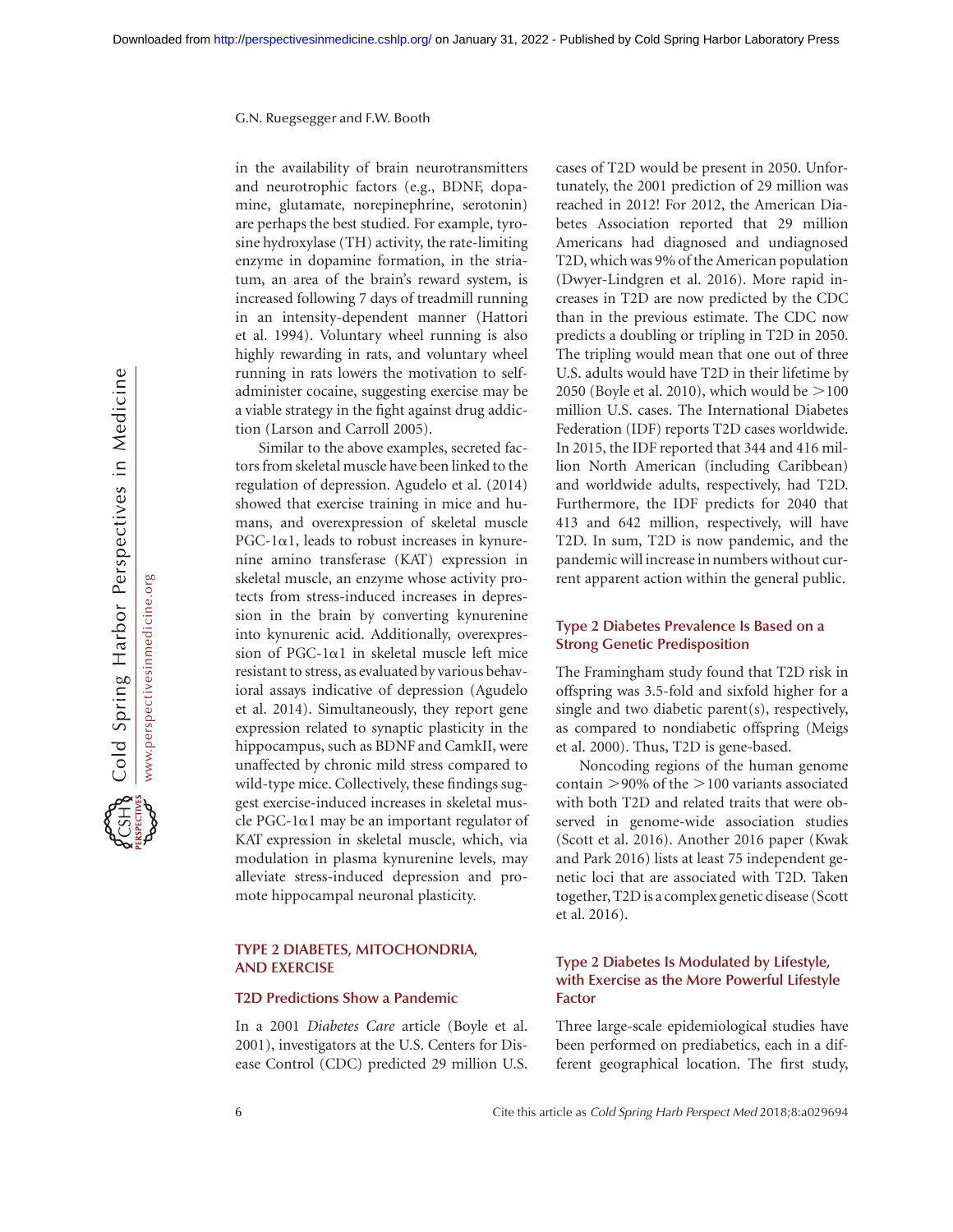and only study to have separate study arms for diet and exercise, was in China. The pure exercise intervention group had a 46% reduction in the onset of T2D, relative to the nontreated group, after 6 yr of the study (Pan et al. 1997). Diet alone reduced T2D by 31% in the Chinese study. The second study on T2D was the Finnish Diabetes Prevention Study. It found a 58% reduction in T2D in the lifestyle intervention (combined diet and exercise) in its 522 prediabetic subjects after a mean study duration of 3.2 yr (Tuomilehto et al. 2001). The latest of the three studies was in the U.S. Diabetes Prevention Program. The large randomized trial (n  $=$  3150 prediabetics) was stopped after 2.8 yr, because of harm to the control group. T2D prevalence in the high-risk adults was reduced by 58% with intensive lifestyle (diet and exercise) intervention, whereas the drug arm (metformin) of the study only reduced T2D by 31%, both compared to the noninnervation group (Knowler et al. 2002). Thus, if differences in genetics in the above three differing ethnicities are not a factor, combined exercise and diet remain more effective in T2D prevention than the drug metformin two decades ago.

#### Exercise Increases Glucose by Signaling Independent of the Insulin Receptor

A single exercise bout increases glucose uptake by skeletal muscle, sidestepping the insulin receptor and thus insulin resistance in T2D patients (Holloszy and Narahara 1965; Goodyear and Kahn 1998; Holloszy 2005). After insulin binding to its receptor, insulin initiates a downstream signaling cascade of tyrosine autophosphorylation of insulin receptor, insulin receptor substrate 1 (IRS-1) binding and phosphorylation, activation of a PI3K-dependent pathway, including key downstream regulators protein kinase B (Akt) and the Akt substrate of 160 kDa (AS160), ultimately promoting glucose transporter 4 (GLUT4) translocation to the plasma membrane (Rockl et al. 2008; Stanford and Goodyear 2014). Despite normal GLUT4 levels, insulin fails to induce GLUT4 translocation in T2D (Zierath et al. 2000). However, exercise activates a downstream insulinsignaling pathway at AS160 and TBC1 domain family member 1 (TBC1D1) (Deshmukh et al. 2006; Maarbjerg et al. 2011), facilitating GLUT4 expression translocation to the plasma membrane independent of the insulin receptor. We contend that exercise could be considered as a very powerful tool to primarily attenuate the T2D pandemic.

## Complex Biology of T2D Interactions with the Complex Biology of Exercise

An important consideration from the above is that T2D is such a genetically complex disease that a single gene has not been proven to be sufficiently causal to be effective, at this stage in time, to be a successful target for pharmacological treatment. The expectation for a single molecule target has been met for infectious diseases, which are often monogenic diseases. For example, a vaccine against smallpox was highly successful. Edward Jenner in 1796 produced the first successful vaccine. An important fact is that exercise is genetically complex. The literature allows us to speculate that exercise is at least as genetically complex as the approximately 75 genes associated with T2D (Kwak and Park 2016). An example indicating that exercise is complex biology follows. RNA sequencing analysis of all 119 vastus lateralis muscle biopsies found that endurance training for 4 days/wk for 12 wk produced the differential expression of 3404 putative isoforms, belonging to 2624 different genes, many associated with oxidative ATP production in 23 women and men aged 29 yr old (Lindholm et al. 2016). Our notion is that over 2600 genes suggests complex biology.

## A "Case-Type" Study of the Molecular Underpinnings of Exercise, Mitochondria, and T2D Interactions

A PubMed search for the terms "diabetes mitochondria exercise molecular" elicited 74 papers. We arbitrarily selected some of the most recent 50 (spanning from mid-2014 into January 2017), with the assumption they would be representative of any other papers that we did not

Cite this article as Cold Spring Harb Perspect Med 2018;8:a029694 7 7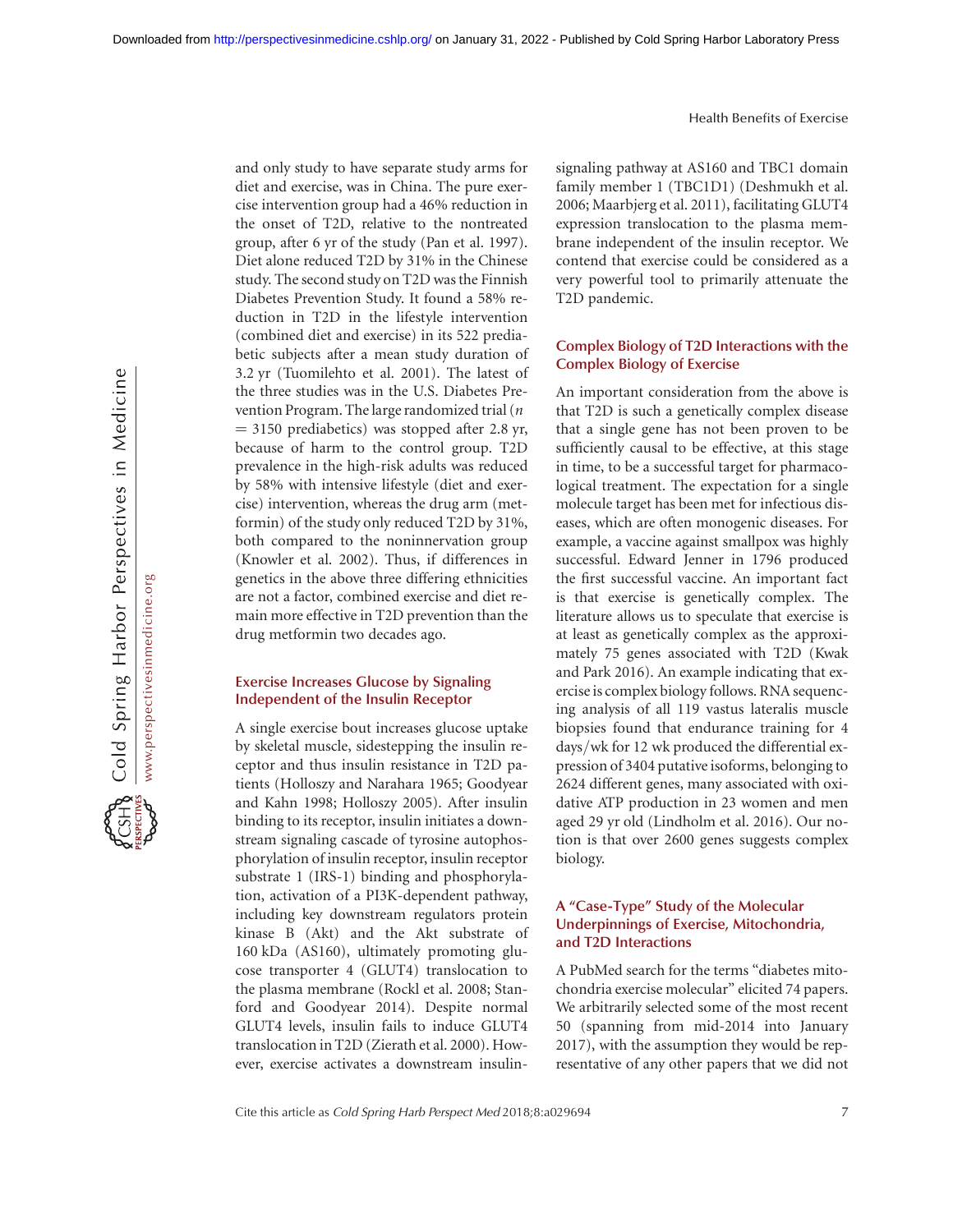find in our search. Papers fell into our two arbitrary categories of single gene studies versus "omic"-type studies. First, subcategories of studies that develop themes will be arbitrarily presented.

## Recent Studies Show Single Gene Manipulation Alters Mitochondrial Level and Running Performance

Numerous reports in the past couple of years observed that single gene manipulations increase mitochondrial gene expression and activity, which was also associated with increased exercise performance/capacity. A few of these are presented below:

- 1. Irisin was shown to increase oxidative metabolism in myocytes and increase PGC-1 $\alpha$ mRNA and protein (Vaughan et al. 2014), which extends the first observation made earlier in adipose tissue by Spiegelman (Bostrom et al. 2012).
- 2. Patients with impaired glucose tolerance underwent low-intensity exercise training. Patients whose mitochondrial markers increased to levels that were measured in a separate cohort of nonexercised healthy individuals recovered normal glucose tolerance (Osler et al. 2015). In opposition, those patients whose mitochondria markers did not improve, remained with impaired glucose tolerance.
- 3. In 2003, muscle PGC-1 $\alpha$  mRNA was shown to be induced by endurance-exercise training in human skeletal muscle (Short et al. 2003).  $PGC-1\alpha$  was shown to have multiple isoforms (Lin et al. 2002). After a 60-min cycling bout, human vastus lateralis biopsies were taken from both sexes in their mid-20s. Additional biopsies were taken 30 min, and at 2, 6, and 24 hr postexercise. At 30 min postexercise, PGC-1a-ex1b mRNA and PGC-1a mRNA increased 468- and 2.4 fold, respectively, whereas  $PGC-1\alpha$ -ex1b protein and PGC-1a protein increased 3.1 fold and no change, respectively. Gidlund et al. (2015) interprets the above data as implying PGC-1 $\alpha$ -ex1b could be responsible

for other changes that have previously been recorded before the increase in total PGC-1 $\alpha$ postexercise.

- 4. Mice with knockout of the kinin B1 receptor gene had higher mitochondrial DNA quantification and of mRNA levels of genes related to mitochondrial biogenesis in soleus and gastrocnemius muscles and had higher exercise times to exhaustion, but did not have higher  $VO_{2max}$  (Reis et al. 2015).
- 5. Mice do not normally express cholesteryl ester transfer protein (CETP), which is a lipid transfer protein that shuttles lipids between serum lipoproteins and tissues. Overexpression of CETP in mice after 6 wk on a high-fat diet increased treadmill running duration and distance, mitochondrial oxidation of glutamate/malate, but not palmitoylcarnitine oxidation, and doubled PGC-1 $\alpha$ mRNA concentration (Cappel et al. 2015).
- 6. The myokine musclin is a peptide secreted from exercising muscle during treadmill running. Removal of musclin release during running results in lowered  $VO<sub>2max</sub>$ , lower skeletal muscle mitochondrial content and respiratory complex protein expression, and reduced exercise tolerance (Subbotina et al. 2015).
- 7. Lactate dehydrogenase B (LDHB), which produces pyruvate from lactate, was overexpressed in mouse skeletal muscle. Increases in markers of skeletal muscle mitochondria were associated with increased running distance in a progressive speed test, and increased peak  $VO<sub>2</sub>$  (Liang et al. 2016).
- 8. Another example of endurance-type exercise adaptations is the 2016 paper that transcription factor EB (TFEB) regulates metabolic flexibility in skeletal muscle independent of  $PGC-1\alpha$  during endurance-type exercise (Mansueto et al. 2017). Lack of metabolic flexibility, termed "metabolic inflexibility," is important because it is common in T2D. One definition of metabolic inflexibility is its inability to rapidly switch between glucose and fatty acid substrates for ATP production

8 **Cite this article as Cold Spring Harb Perspect Med 2018;8:a029694**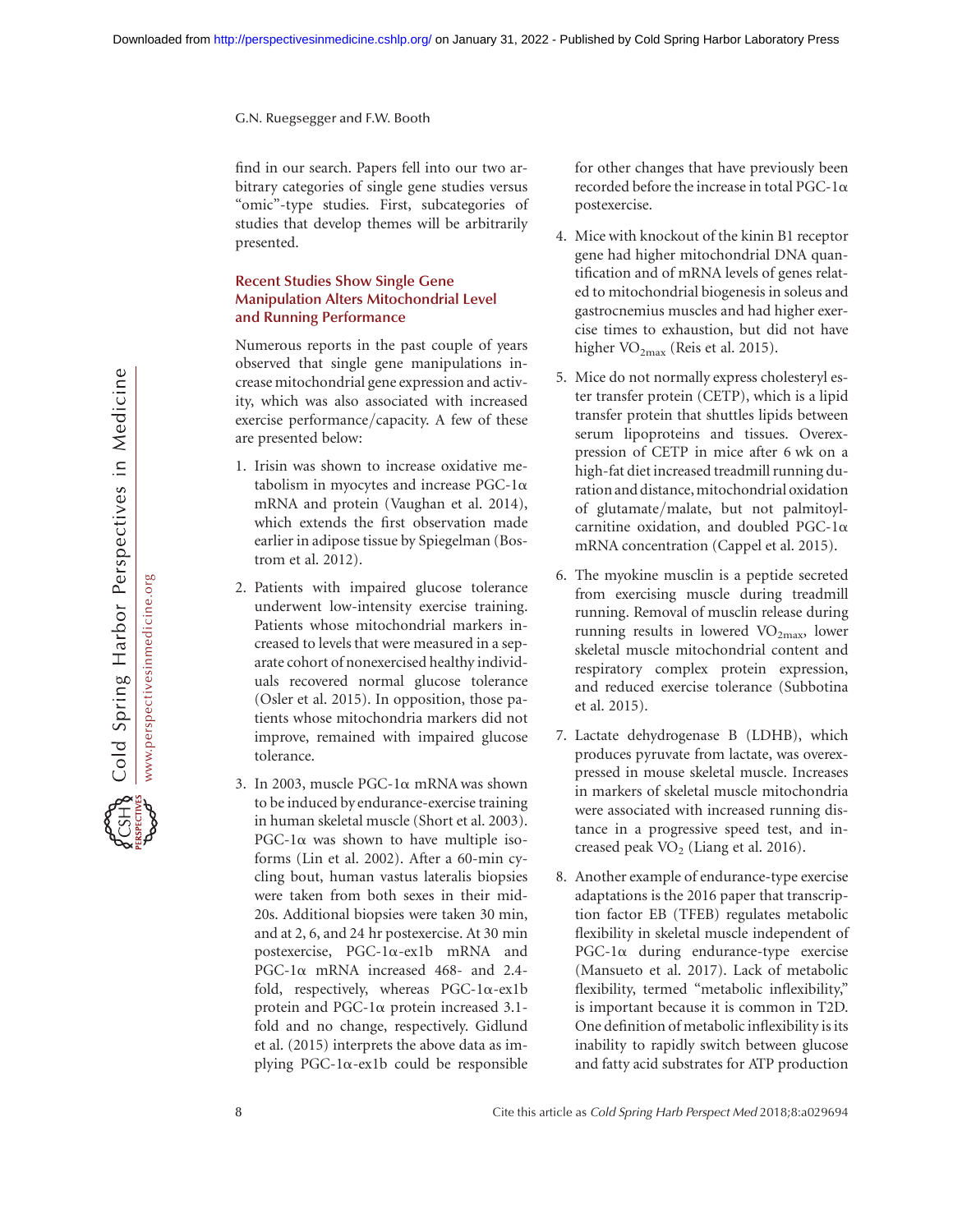Cold Spring Harbor Perspectives in Medicine www.perspectivesinmedicine.org www.perspectivesinmedicine.org

when nutrient availability changes from high blood glucose levels immediately after a meal to decreasing below 100 mg/dl when not eating for hours after a meal. A clinical consequence of T2D-induced metabolic inflexibility is prolonged periods of hyperglycemia, because skeletal muscle is more insulin insensitive in T2D. In contrast, after sufficient endurance exercise, skeletal muscle increases its insulin sensitivity by a second pathway that is independent of proximal postreceptor insulin signaling (see Stephenson et al. 2014 for further discussion).

## Studies Showing that Manipulation of One Signaling Molecule Does Not Alter Expression of All Genes with Mitochondrial Functions Found in Skeletal Muscles of Wild-Type Animals to Exercise Training

A 2010 review article (Lira et al. 2010) concludes from gene-deletion studies that  $p38\gamma$  MAPK/  $PGC-1\alpha$  signaling controls mitochondrial biogenesis' adaptation to endurance exercise in skeletal muscle. Two studies do not completely agree with the conclusion in the review article. The Pilegaard laboratory published a 2008 study (Leick et al. 2008) that did not confirm their hypothesis that  $PGC-1\alpha$  was required for every metabolic protein adaptive increase after endurance-exercise training by skeletal muscle. They reported that  $PGC-1\alpha$  was not required for endurance-training-induced increases in ALAS1, COXI, and cytochrome  $c$  expression (Leick et al. 2008). Their interpretation, at that time, was that molecules other than PGC-1 $\alpha$ can exert exercise-induced mitochondrial adaptations. A second study published in 2012 rendered a similar verdict. A 12-day program of endurance training led to the middle portion of the gastrocnemius muscle demonstrating a similar 60% increase in mitochondrial density in both wild-type and  $PGC-1\alpha$  muscle-specific knockout mice (Myo-PGC-1 $\alpha$ KO) (Rowe et al. 2012). The paper concludes that  $PGC-1\alpha$  is dispensable for endurance-exercise's induction of skeletal muscle mitochondrial adaptations.

Exercise signaling targets have actions that are independent of PGC-1 $\alpha$ , which is specific to endurance exercise. In 2002, two groups identified PGC-1b, a transcriptional coactivator closely related to PGC-1 $\alpha$  (Kressler et al. 2002; Lin et al. 2002). Later in 2012, the PGC-1 $\alpha$ 4 variant of PGC-1a was found to induce skeletal muscle hypertrophy and strength (Ruas et al. 2012). The importance of the finding of a  $PGC-1\alpha$  variant is that it partially explains the phenotypic variation for differing types of exercise. Since the 1970s (Holloszy and Booth 1976), it has been appreciated that the biochemical and anatomical observations between endurance and resistance differed. For example, Holloszy and Booth (1976) noted in 1976 that, whereas endurance-type exercise markedly increased skeletal muscle mitochondrial density with very minor increases in muscle fiber diameter, strength-type exercise, in contrast, increased muscle fiber diameter without increases in skeletal muscle mitochondrial density. Taken together, a drug specific for  $PGC-1\alpha$  will not likely mimic separate physical training for endurance, strength/resistance, and coordination types of exercise in the same subject. Thus, the common usage of the term exercise capacity is amisnomer because endurance training and resistance training were shown to have different exercise capacity phenotypes very long ago.

In a 2015 Diabetes paper (Wong et al. 2015), Muoio's laboratory concluded that changes in glucose tolerance and total body fat depended upon how much energy is expended in contracting muscle rather than muscle mitochondrial content or substrate selection. A finding to support the previous sentence was the glucose tolerance tests (GTTs). MCK-PGC-1a mice and their nontransgenic (NT) littermates were not different in GTT, with both being the most glucose intolerant after 10 wk of high-fat feeding. Adding 10 wk of voluntary wheel running to the two high-fat-feed groups during the next 10-wk period (weeks 11 –20 of the experiment) lowered the glucose intolerance, and then during weeks 21 –30 of the experiment, glucose intolerance was further lowered by adding 25% caloric restriction with the high-fat food and running during the final 10 wk. The percentage weight lost after 30 wk of high-fat feeding was positively related to greater running distances.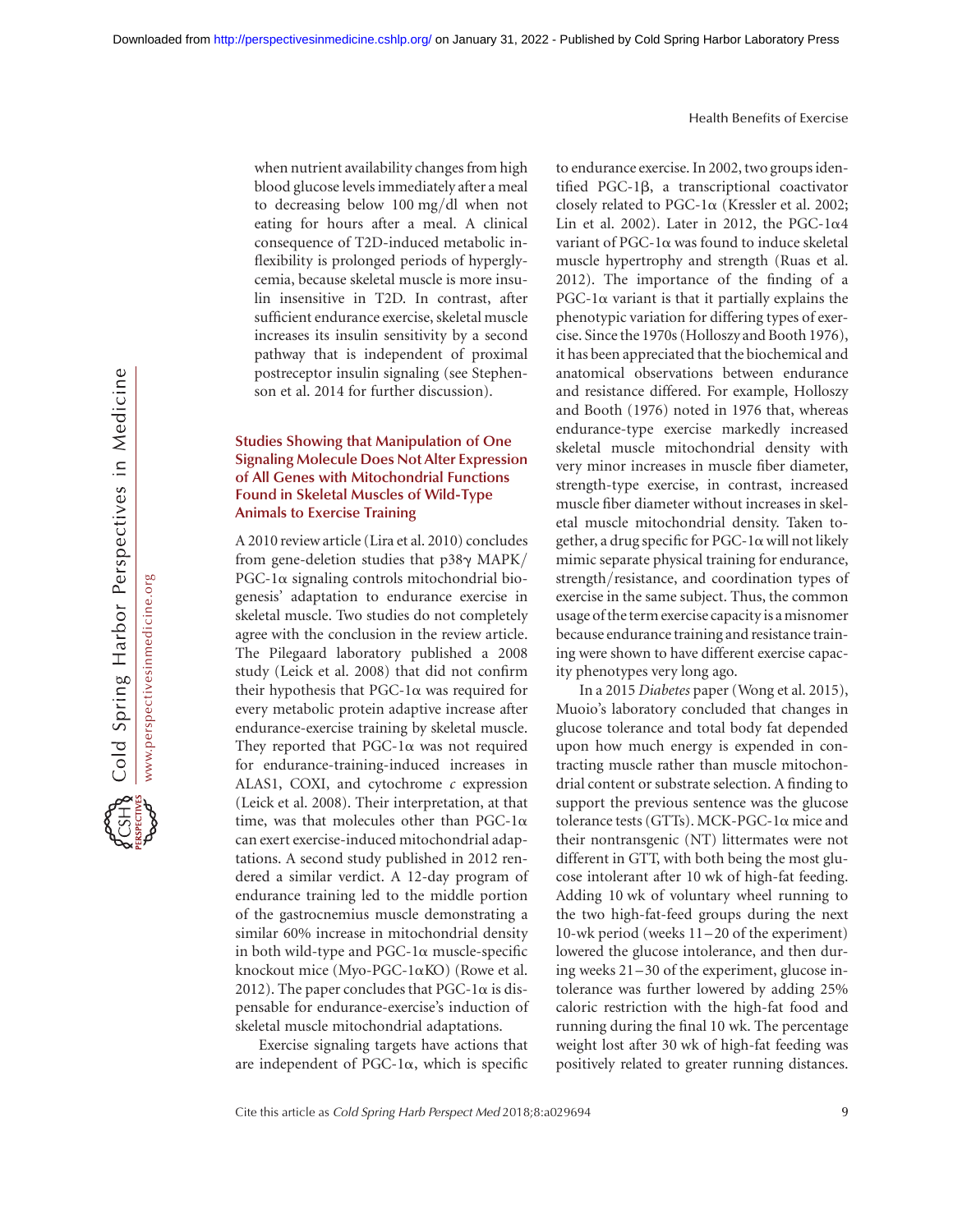No single front-runner gene candidate could be identified by principle component analysis. Taken together, the paper suggests "doubts" that pharmacological exercise mimetics that increase muscle oxidative capacity will be effective antiobesity and/or antidiabetic agents. Rather, Muoio and investigators suggest energy expenditure by muscle contraction induces localized shifts in energy balance inside the muscle fiber, which then initiates a broad network of metabolic intermediates regulating nutrient sensing and insulin action. A further discussion of complex biology produced by polygenicity continues next.

## POLYGENICITY OF EXERCISE LEADS TO COMPLEX MULTISYSTEM RESPONSES TO IMPROVE HEALTH OUTCOMES

Multiples tissues, organs, and systems are influenced by physical activity, or the lack thereof (Table 2).

Table 2. Worsening of maximal functioning in selected major organ/tissue/systems that are caused by the lack of physical activity with growth, maturation, and aging

|                  | Organ/tissue/system loses<br>designated function, most with |
|------------------|-------------------------------------------------------------|
| Site             | aging after maturation                                      |
| <b>Brain</b>     | Specific types of cognition                                 |
| <b>Brain</b>     | Motor coordination and balance                              |
| Heart            | Maximal pumping volume/                                     |
|                  | minute                                                      |
| Peripheral       | Maximal capacity to supply blood                            |
| circulation      | to working muscles                                          |
| Peripheral       | Prevention of capillary rarefaction                         |
| circulation      | in feet                                                     |
| Skeletal muscle  | Less mass and strength                                      |
| Skeletal muscle  | Lower insulin sensitivity                                   |
| Pancreas         | Loss of $\beta$ cells                                       |
| Aerobic capacity | Lower                                                       |
| Bone             | Less mass and strength                                      |
| Liver            | Excessive fat storage                                       |

The higher their maximal function is before the end of each item's maturation, the longer chances are that the quality of life will remain optimal. The breadth of the list implies that a single molecular target will not substitute for appropriate daily physical activity to prevent the loss of all listed items.

To present one extreme, that most will agree, one molecule will not describe the 1000s of molecules adapting to aerobic, resistance, and coordination exercise training. On the opposite extreme, many could likely agree that usage of the various "omics" underlying all adaptations to physical activity will differ (i.e., not be identical in most aspects) among the next list: various cell types within a tissue/organ, tissues/organs, and various intensities of physical activity (i.e., the thresholds among gene responses for health benefits will differ because of the presence of responders and nonresponders, or protein isoform type); during various types cycling (circadian or menstrual); postprandial versus fasting between meals; male and female; child, adult, and the elderly; trained and untrained; aerobic- and resistance-exercise types; and so forth. Others have repetitively written that only  $\sim$  59% of the risk reduction for all forms of CVD have been shown to be caused by effects through traditional factors (Mora et al. 2007; Joyner and Green 2009). Thus, we pose the next question: what is the identity of all molecules in the yet-to-be-discovered gap between our knowledge of single gene functions and the totality of personalized prescription of physical activity to maximize the period of life free of any chronic disease, termed health span?

While approaches using single-gene manipulations are valuable tools, research must also focus on integrating exercise-responsive molecules into networks that maintain or improve health. This process will reveal complex, multisystem, polygenic networking essential for the advancement of many goals pertaining to exercise physiology, such as tailoring exercise prescriptions and implementing personalized medicine. One example is the developing myokine network with auto-, para-, and endocrine molecules. The first myokine interleukin (IL)-6 began to be described as early as 1994 by the Pedersen laboratory (Ullum et al. 1994), with a history of its development as the first exercise myokine recounted in 2007 (Pedersen et al. 2007). Since their discovery, myokine action within and at a distance from their origins in skeletal muscle have been increasingly studied,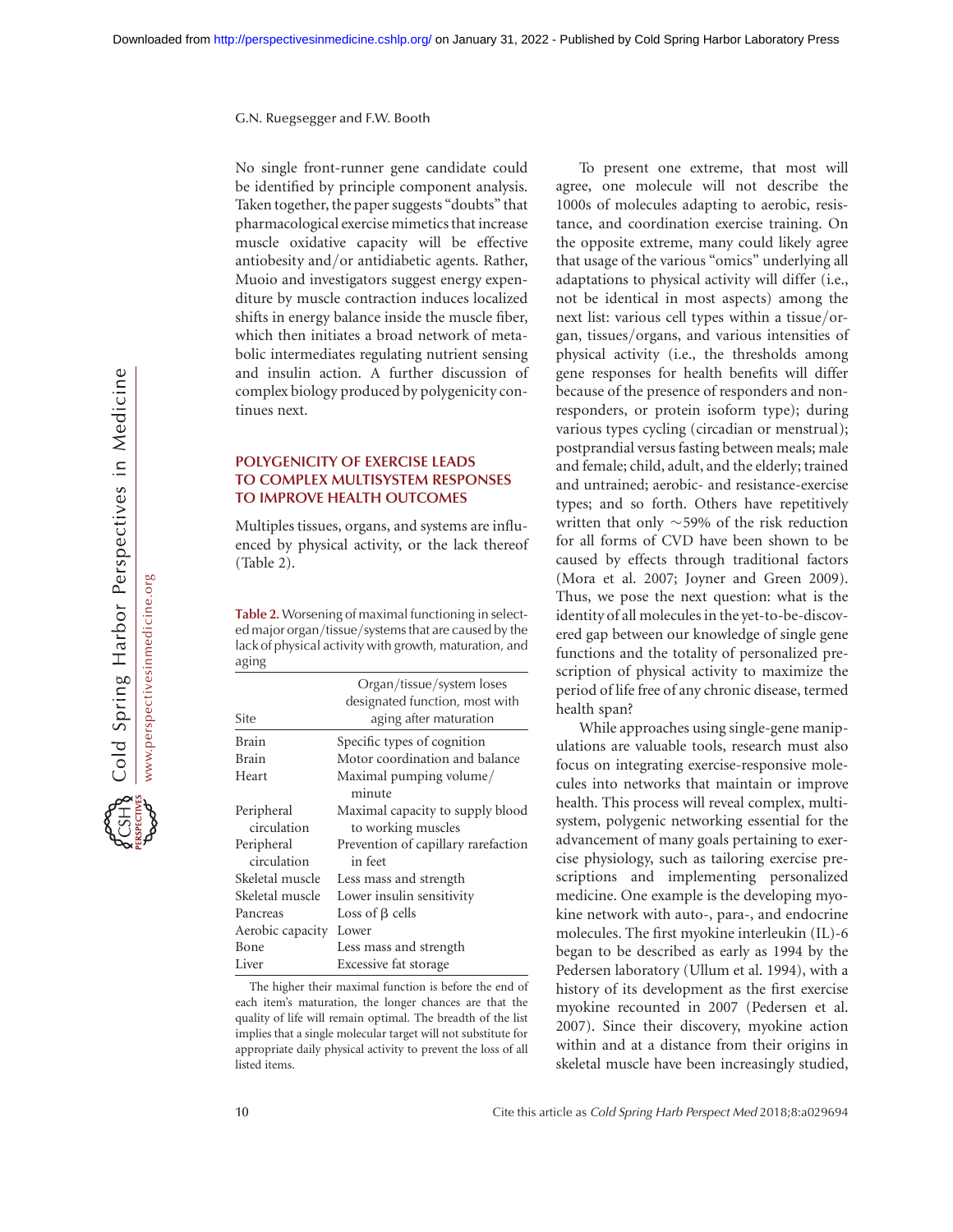

Health Benefits of Exercise

Figure 2. Figure provides an illustration of myokine production by skeletal muscle for actions within or at a distance. Myokine release promotes a high degree of intertissue cross talk. CNTF, Ciliary neurotrophic factor; OSM, oncostatin M; IL, interleukin; BDNF, brain-derived neurotrophic factor; VEGF, vascular endothelial growth factor. (From Schnyder and Handschin 2015; reprinted, with permission, courtesy of PMC Open Access.)

as schematically illustrated by Schnyder and Handschin (2015) (Fig. 2).

Similarly, maximal aerobic exercise is accompanied by tremendous stress on many systems, yet whole-body homeostasis is remarkably maintained. For example, world-class endurance athletes can increase whole-body energy production well over 20-fold (Joyner and Coyle 2008), whereas maintaining blood glucose concentrations at resting levels (Wasserman 2009). Intuitively, such effort would require sophisticated interorgan cross talk and polygenic integration of numerous functions.

## Exercise Provides Too Many Benefits to "Fit into a Single Pill"

Despite the well-known benefits of exercise, most adults and many children lead relatively sedentary lifestyles and are not active enough to achieve the health benefits of exercise (Warburton et al. 2006; Fried 2016). Accelerometry measurements suggest that  $>90\%$  of U.S. individuals  $>$ 12 yr of age and  $\sim$ 50% of children aged 6-11 yr old fail to meet U.S. Federal physical activity guidelines (Troiano et al. 2008). Given this incredibly low compliance, the iden-

Cite this article as Cold Spring Harb Perspect Med 2018;8:a029694 11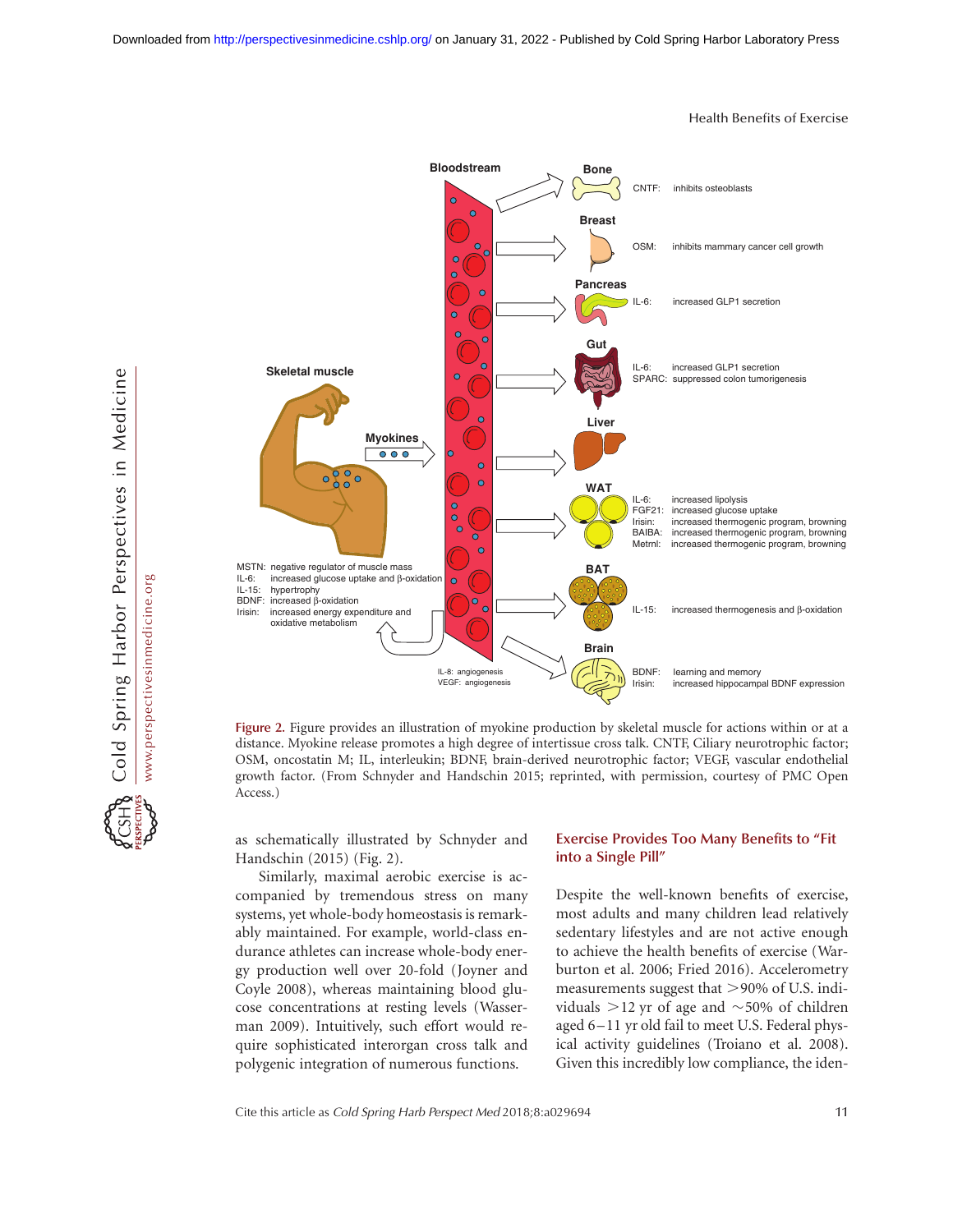tification of genetic and/or orally active agents that mimic the effects of endurance exercise might have high appeal for a majority of sedentary individuals. This high appeal has led to recent identification/development of exercise "mimetics." In 2009, we set criteria for proper usage of the term "exercise mimetic," based upon its common usage (Booth and Laye 2009). We gave the Oxford English Dictionary's definition of mimetic, "A synthetic compound that produces the same (or a very similar) effect as another (especially a naturally occurring) compound." While many exercise "mimetics" activate signaling pathways commonly associated with muscle endurance, these agents have not completely mimicked all effects for all types of exercise. For example, the AMPK activator 5-aminoimidazole-4-carboxamide ribonucleotide (AICAR), when given daily to rats over a 5-wk-period, did not increase maximal oxygen consumption  $(\rm VO_{2peak})$  in the sedentary group of rats that were forced to run to  $VO<sub>2peak</sub>$  on treadmills, as compared to sedentary rats receiving the vehicle (Toedebusch et al. 2016). Thus, in our opinion, the published claim (Narkar et al. 2008) that AICAR is an exercise mimetic is invalidated because it did not increase VO<sub>2peak</sub>. While these agents may undoubtedly have specific health benefits, it is currently impractical to assume that all of the benefits of exercise can be replaced by "exercise mimetics."

#### CONCLUDING REMARKS

Exercise is a powerful tool in the fight to prevent and treat numerous chronic diseases (Table 1). Given its whole-body, health-promoting nature, the integrative responses to exercise should surely attract a great detail of interest as the notion of "exercise is medicine" continues to its integration into clinical settings.

#### ACKNOWLEDGMENTS

The authors disclose no conflicts of interest. Partial funding for this project was obtained from grants awarded to G.N.R. (AHA 16PRE2715005).

#### **REFERENCES**

- Agudelo LZ, Femenia T, Orhan F, Porsmyr-Palmertz M, Goiny M, Martinez-Redondo V, Correia JC, Izadi M, Bhat M, Schuppe-Koistinen I, et al. 2014. Skeletal muscle PGC-1 $\alpha$ 1 modulates kynurenine metabolism and mediates resilience to stress-induced depression. Cell 159: 33–45.
- Astrand PO. 1956. Human physical fitness with special reference to sex and age. Physiol Rev 36: 307–335.
- Bacon AP, Carter RE, Ogle EA, Joyner MJ. 2013. VO<sub>2max</sub> trainability and high intensity interval training in humans: A meta-analysis. PLoS ONE 8: e73182.
- Beier M, Bombardier CH, Hartoonian N, Motl RW, Kraft GH. 2014. Improved physical fitness correlates with improved cognition in multiple sclerosis. Arch Phys Med Rehabil 95: 1328–1334.
- Berchtold NC, Chinn G, Chou M, Kesslak JP, Cotman CW. 2005. Exercise primes a molecular memory for brainderived neurotrophic factor protein induction in the rat hippocampus. Neuroscience 133: 853-861.
- Bielak AA, Cherbuin N, Bunce D, Anstey KJ. 2014. Preserved differentiation between physical activity and cognitive performance across young, middle, and older adulthood over 8 years. J Gerontol B Psychol Sci Soc Sci 69: 523-532.
- Bjerring P, Arendt-Nielsen L. 1990. Inhibition of histamine skin flare reaction following repeated topical applications of capsaicin. Allergy 45: 121–125.
- Blair SN, Kohl HWIII, Paffenbarger RSJr, Clark DG, Cooper KH, Gibbons LW. 1989. Physical fitness and all-cause mortality. A prospective study of healthy men and women. JAMA 262: 2395–2401.
- Booth FW, Laye MJ. 2009. Lack of adequate appreciation of physical exercise's complexities can preempt appropriate design and interpretation in scientific discovery. J Physiol 587: 5527–5539.
- Booth FW, Chakravarthy MV, Gordon SE, Spangenburg EE. 2002. Waging war on physical inactivity: Using modern molecular ammunition against an ancient enemy. J Appl Physiol (1985) 93: 3–30.
- Booth FW, Roberts CK, Laye MJ. 2012. Lack of exercise is a major cause of chronic diseases. Compr Physiol 2: 1143– 1211.
- Bostrom P, Wu J, Jedrychowski MP, Korde A, Ye L, Lo JC, Rasbach KA, Bostrom EA, Choi JH, Long JZ, et al. 2012. A PGC1-a-dependent myokine that drives brown-fatlike development of white fat and thermogenesis. Nature 481: 463–468.
- Boyle JP, Honeycutt AA, Narayan KM, Hoerger TJ, Geiss LS, Chen H, Thompson TJ. 2001. Projection of diabetes burden through 2050: Impact of changing demography and disease prevalence in the U.S. Diabetes Care 24: 1936– 1940.
- Boyle JP, Thompson TJ, Gregg EW, Barker LE, Williamson DF. 2010. Projection of the year 2050 burden of diabetes in the US adult population: Dynamic modeling of incidence, mortality, and prediabetes prevalence. Popul Health Metr 8: 29.
- Cappel DA, Lantier L, Palmisano BT, Wasserman DH, Stafford JM. 2015. CETP expression protects female mice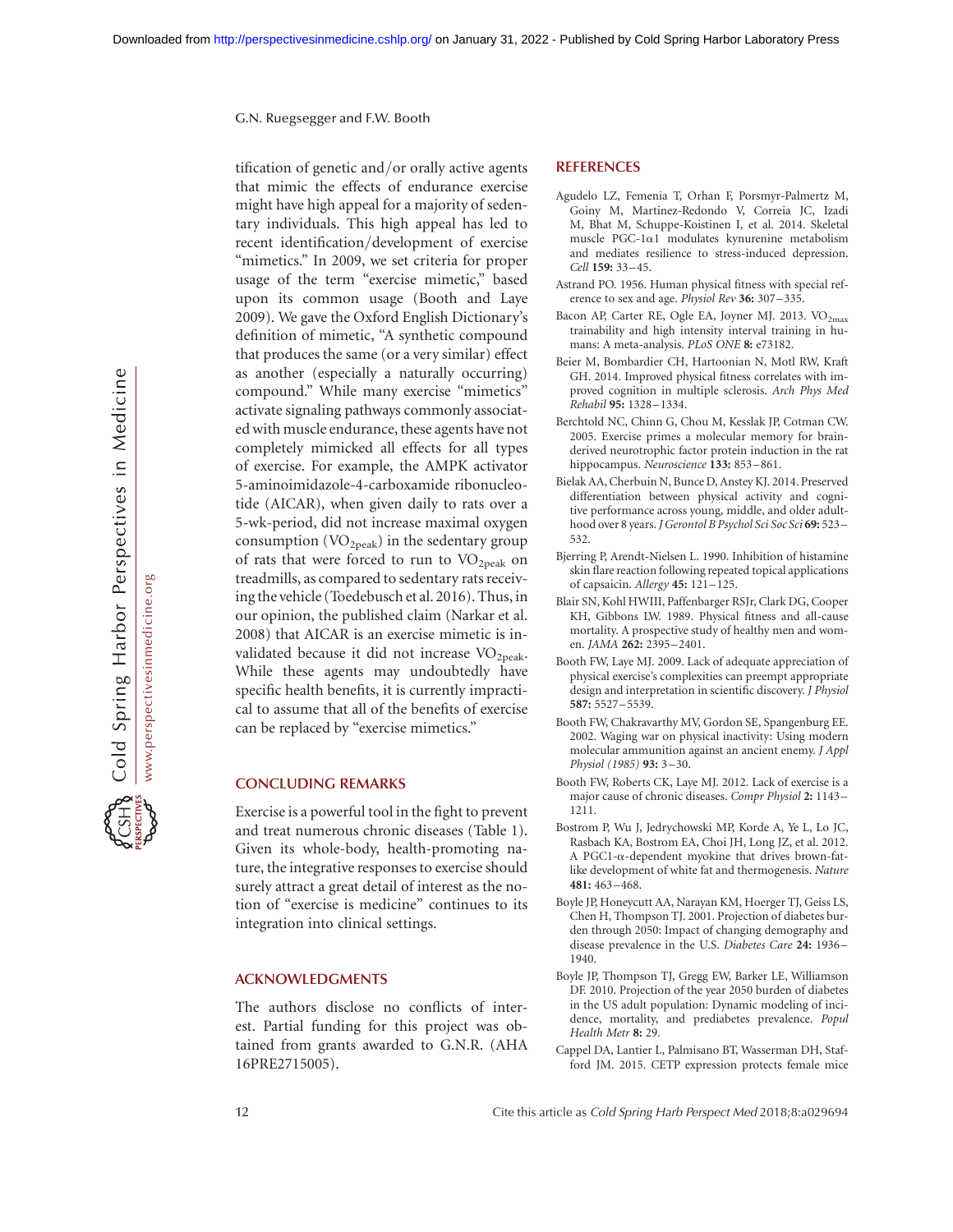from obesity-induced decline in exercise capacity. PLoS ONE 10: e0136915.

- Carro E, Trejo JL, Busiguina S, Torres-Aleman I. 2001. Circulating insulin-like growth factor I mediates the protective effects of physical exercise against brain insults of different etiology and anatomy. J Neurosci 21: 5678– 5684.
- Cotman CW, Berchtold NC. 2002. Exercise: A behavioral intervention to enhance brain health and plasticity. Trends Neurosci 25: 295–301.
- Creer DJ, Romberg C, Saksida LM, van Praag H, Bussey TJ. 2010. Running enhances spatial pattern separation in mice. Proc Natl Acad Sci 107: 2367–2372.
- Deshmukh A, Coffey VG, Zhong Z, Chibalin AV, Hawley JA, Zierath JR. 2006. Exercise-induced phosphorylation of the novel Akt substrates AS160 and filamin A in human skeletal muscle. Diabetes 55: 1776–1782.
- Dwyer-Lindgren L, Mackenbach JP, van Lenthe FJ, Flaxman AD, Mokdad AH. 2016. Diagnosed and undiagnosed diabetes prevalence by county in the U.S., 1999–2012. Diabetes Care 39: 1556–1562.
- Fried LP. 2016. Interventions for human frailty: Physical activity as a model. Cold Spring Harb Perspect Med doi: 10.1101/cshperspect.a025916.
- Gidlund EK, Ydfors M, Appel S, Rundqvist H, Sundberg CJ, Norrbom J. 2015. Rapidly elevated levels of PGC-1 $\alpha$ -b protein in human skeletal muscle after exercise: Exploring regulatory factors in a randomized controlled trial. J Appl Physiol (1985) 119: 374–384.
- Goodyear LJ, Kahn BB. 1998. Exercise, glucose transport, and insulin sensitivity. Annu Rev Med 49: 235– 261.
- Greenwood BN, Loughridge AB, Sadaoui N, Christianson JP, Fleshner M. 2012. The protective effects of voluntary exercise against the behavioral consequences of uncontrollable stress persist despite an increase in anxiety following forced cessation of exercise. Behav Brain Res 233: 314–321.
- Greist JH, Klein MH, Eischens RR, Faris J, Gurman AS, Morgan WP. 1979. Running as treatment for depression. Compr Psychiatry 20: 41–54.
- Guerrieri D, van Praag H. 2015. Exercise-mimetic AICAR transiently benefits brain function. Oncotarget 6: 18293-18313.
- Gupta S, Rohatgi A, Ayers CR, Willis BL, Haskell WL, Khera A, Drazner MH, de Lemos JA, Berry JD. 2011. Cardiorespiratory fitness and classification of risk of cardiovascular disease mortality. Circulation 123: 1377–1383.
- Hattori S, Naoi M, Nishino H. 1994. Striatal dopamine turnover during treadmill running in the rat: Relation to the speed of running. Brain Res Bull 35: 41-49.
- Holloszy JO. 2005. Exercise-induced increase in muscle insulin sensitivity. J Appl Physiol (1985) 99: 338-343.
- Holloszy JO, Booth FW. 1976. Biochemical adaptations to endurance exercise in muscle. Annu Rev Physiol 38: 273 – 291.
- Holloszy JO, Narahara HT. 1965. Studies of tissue permeability. X: Changes in permeability to 3-methylglucose associated with contraction of isolated frog muscle. J Biol Chem 240: 3493–3500.

Joyner MJ, Coyle EF. 2008. Endurance exercise performance: The physiology of champions. J Physiol 586: 35–44.

- Joyner MJ, Green DJ. 2009. Exercise protects the cardiovascular system: Effects beyond traditional risk factors. J Physiol 587: 5551–5558.
- Keller P, Vollaard NB, Gustafsson T, Gallagher IJ, Sundberg CJ, Rankinen T, Britton SL, Bouchard C, Koch LG, Timmons JA. 2011. A transcriptional map of the impact of endurance exercise training on skeletal muscle phenotype. J Appl Physiol (1985) 110: 46–59.
- Knowler WC, Barrett-Connor E, Fowler SE, Hamman RF, Lachin JM, Walker EA, Nathan DM. 2002. Reduction in the incidence of type 2 diabetes with lifestyle intervention or metformin. N Engl J Med 346: 393-403.
- Kobilo T, Yuan C, van Praag H. 2011. Endurance factors improve hippocampal neurogenesis and spatial memory in mice. Learn Mem 18: 103 –107.
- Kobilo T, Guerrieri D, Zhang Y, Collica SC, Becker KG, van Praag H. 2014. AMPK agonist AICAR improves cognition and motor coordination in young and aged mice. Learn Mem 21: 119 –126.
- Koch LG, Kemi OJ, Qi N, Leng SX, Bijma P, Gilligan LJ, Wilkinson JE, Wisloff H, Hoydal MA, Rolim N, et al. 2011. Intrinsic aerobic capacity sets a divide for aging and longevity. Circ Res 109: 1162–1172.
- Kodama S, Saito K, Tanaka S, Maki M, Yachi Y, Asumi M, Sugawara A, Totsuka K, Shimano H, Ohashi Y, et al. 2009. Cardiorespiratory fitness as a quantitative predictor of all-cause mortality and cardiovascular events in healthy men and women: A meta-analysis. JAMA 301: 2024– 2035.
- Kokkinos P, Myers J, Faselis C, Panagiotakos DB, Doumas M, Pittaras A, Manolis A, Kokkinos JP, Karasik P, Greenberg M, et al. 2010. Exercise capacity and mortality in older men: A 20-year follow-up study. Circulation 122: 790 –797.
- Kratz AL, Ehde DM, Bombardier CH. 2014. Affective mediators of a physical activity intervention for depression in multiple sclerosis. Rehabil Psychol 59: 57–67.
- Kressler D, Schreiber SN, Knutti D, Kralli A. 2002. The PGC-1-related protein PERC is a selective coactivator of estrogen receptor a. J Biol Chem 277: 13918–13925.
- Kwak SH, Park KS. 2016. Recent progress in genetic and epigenetic research on type 2 diabetes. Exp Mol Med 48: e220.
- Larson EB, Carroll ME. 2005. Wheel running as a predictor of cocaine self-administration and reinstatement in female rats. Pharmacol Biochem Behav 82: 590–600.
- Leick L, Wojtaszewski JF, Johansen ST, Kiilerich K, Comes G, Hellsten Y, Hidalgo J, Pilegaard H. 2008. PGC-1a is not mandatory for exercise- and training-induced adaptive gene responses in mouse skeletal muscle. Am J Physiol Endocrinol Metab 294: E463–E474.
- Liang X, Liu L, Fu T, Zhou Q, Zhou D, Xiao L, Liu J, Kong Y, Xie H, Yi F, et al. 2016. Exercise inducible lactate dehydrogenase B regulates mitochondrial function in skeletal muscle. J Biol Chem 291: 25306–25318.
- Lin J, Puigserver P, Donovan J, Tarr P, Spiegelman BM. 2002. Peroxisome proliferator-activated receptor  $\gamma$  coactivator 1 β (PGC-1 $β$ ), a novel PGC-1-related transcription co-

Cite this article as Cold Spring Harb Perspect Med 2018;8:a029694 13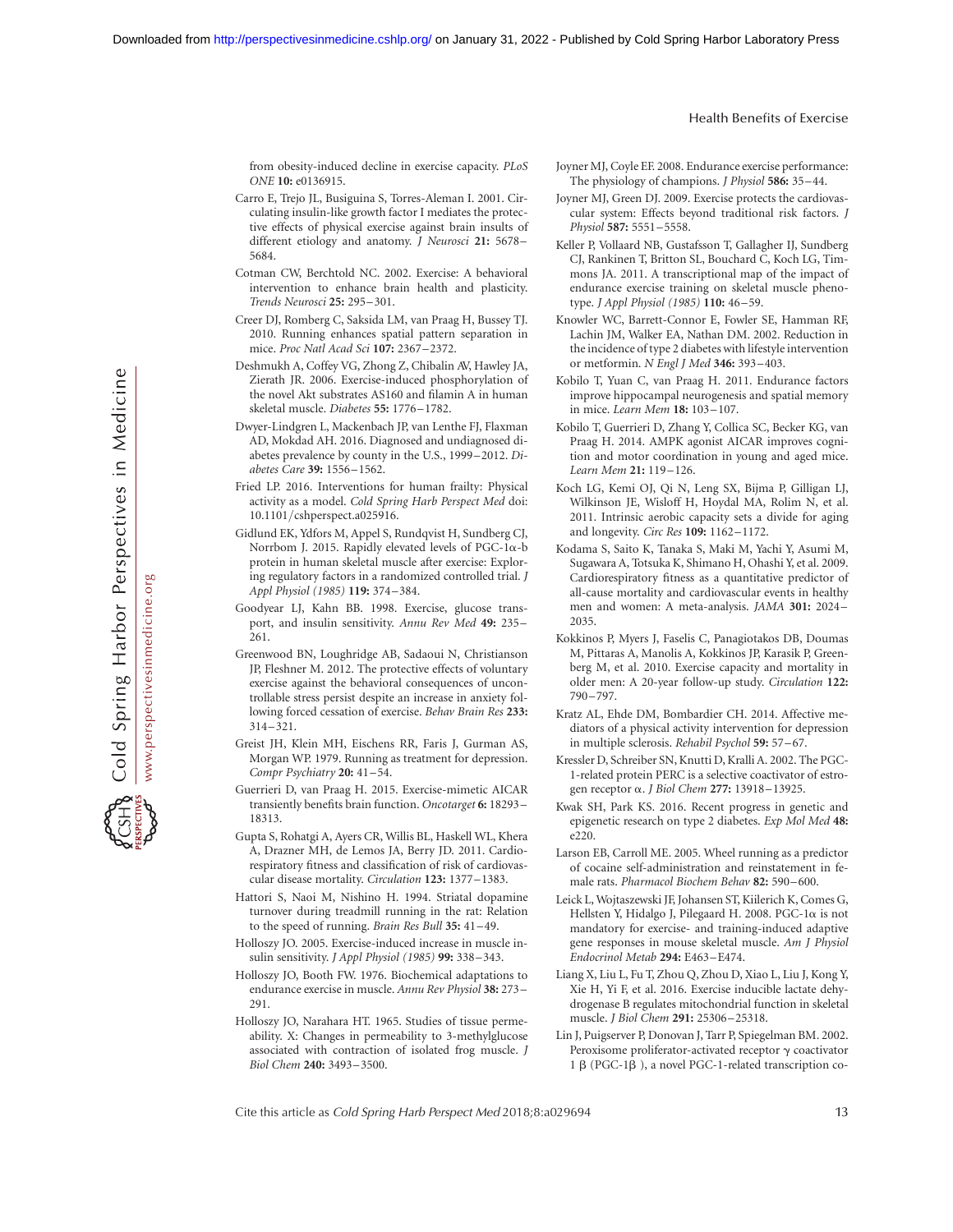activator associated with host cell factor. J Biol Chem 277: 1645–1648.

- Lindholm ME, Giacomello S, Werne Solnestam B, Fischer H, Huss M, Kjellqvist S, Sundberg CJ. 2016. The impact of endurance training on human skeletal muscle memory, global isoform expression and novel transcripts. PLoS Genet 12: e1006294.
- Lira VA, Benton CR, Yan Z, Bonen A. 2010. PGC-1a regulation by exercise training and its influences on muscle function and insulin sensitivity. Am J Physiol Endocrinol Metab 299: E145–E161.
- Lynch WJ, Peterson AB, Sanchez V, Abel J, Smith MA. 2013. Exercise as a novel treatment for drug addiction: A neurobiological and stage-dependent hypothesis. Neurosci Biobehav Rev 37: 1622–1644.
- Maarbjerg SJ, Sylow L, Richter EA. 2011. Current understanding of increased insulin sensitivity after exercise— Emerging candidates. Acta Physiol (Oxf) 202: 323-335.
- Mansueto G, Armani A, Viscomi C, D'Orsi L, De Cegli R, Polishchuk EV, Lamperti C, Di Meo I, Romanello V, Marchet S, et al. 2017. Transcription factor EB controls metabolic flexibility during exercise. Cell Metab 25: 182 – 196.
- Mattson MP. 2014. Interventions that improve body and brain bioenergetics for Parkinson's disease risk reduction and therapy. J Parkinsons Dis 4: 1–13.
- McKercher C, Sanderson K, Schmidt MD, Otahal P, Patton GC, Dwyer T, Venn AJ. 2014. Physical activity patterns and risk of depression in young adulthood: A 20-year cohort study since childhood. Soc Psychiatry Psychiatr Epidemiol 49: 1823–1834.
- Meigs JB, Cupples LA, Wilson PW. 2000. Parental transmission of type 2 diabetes: The Framingham Offspring Study. Diabetes 49: 2201–2207.
- Mokdad AH, Marks JS, Stroup DF, Gerberding JL. 2004. Actual causes of death in the United States, 2000. JAMA 291: 1238–1245.
- Mora S, Cook N, Buring JE, Ridker PM, Lee IM. 2007. Physical activity and reduced risk of cardiovascular events: Potential mediating mechanisms. Circulation 116: 2110–2118.
- Morris JN, Heady JA, Raffle PA, Roberts CG, Parks JW. 1953. Coronary heart-disease and physical activity of work. Lancet 265: 1053–1057.
- Mura G, Moro MF, Patten SB, Carta MG. 2014. Exercise as an add-on strategy for the treatment of major depressive disorder: A systematic review. CNS Spectr 19: 496-508.
- Myers J, Prakash M, Froelicher V, Do D, Partington S, Atwood JE. 2002. Exercise capacity and mortality among men referred for exercise testing. N Engl J Med 346: 793 – 801.
- Narkar VA, Downes M, Yu RT, Embler E, Wang YX, Banayo E, Mihaylova MM, Nelson MC, Zou Y, Juguilon H, et al. 2008. AMPK and PPARd agonists are exercise mimetics. Cell 134: 405–415.
- Neeper SA, Gomez-Pinilla F, Choi J, Cotman C. 1995. Exercise and brain neurotrophins. Nature 373: 109.
- Nishijima T, Llorens-Martin M, Tejeda GS, Inoue K, Yamamura Y, Soya H, Trejo JL, Torres-Aleman I. 2013. Cessation of voluntary wheel running increases anxiety-like

behavior and impairs adult hippocampal neurogenesis in mice. Behav Brain Res 245: 34–41.

- Osler ME, Fritz T, Caidahl K, Krook A, Zierath JR, Wallberg-Henriksson H. 2015. Changes in gene expression in responders and nonresponders to a lowintensity walking intervention. Diabetes Care 38: 1154–1160.
- Pan XR, Li GW, Hu YH, Wang JX, Yang WY, An ZX, Hu ZX, Lin J, Xiao JZ, Cao HB, et al. 1997. Effects of diet and exercise in preventing NIDDM in people with impaired glucose tolerance. The Da Qing IGT and Diabetes Study. Diabetes Care 20: 537–544.
- Park H, Poo MM. 2013. Neurotrophin regulation of neural circuit development and function. Nat Rev Neurosci 14:  $7 - 23$ .
- Pedersen BK, Akerstrom TC, Nielsen AR, Fischer CP. 2007. Role of myokines in exercise and metabolism. J Appl Physiol (1985) 103: 1093–1098.
- Pereira AC, Huddleston DE, Brickman AM, Sosunov AA, Hen R, McKhann GM, Sloan R, Gage FH, Brown TR, Small SA. 2007. An in vivo correlate of exercise-induced neurogenesis in the adult dentate gyrus. Proc Natl Acad Sci 104: 5638–5643.
- Peterson AB, Hivick DP, Lynch WJ. 2014. Dose-dependent effectiveness of wheel running to attenuate cocaine-seeking: Impact of sex and estrous cycle in rats. Psychopharmacology (Berl) 231: 2661–2670.
- Reis FC, Haro AS, Bacurau AV, Hirabara SM, Wasinski F, Ormanji MS, Moreira JB, Kiyomoto BH, Bertoncini CR, Brum PC, et al. 2015. Deletion of kinin B2 receptor alters muscle metabolism and exercise performance. PLoS ONE 10: e0134844.
- Rockl KS, Witczak CA, Goodyear LJ. 2008. Signaling mechanisms in skeletal muscle: Acute responses and chronic adaptations to exercise. IUBMB Life 60: 145– 153.
- Ross R, de Lannoy L, Stotz PJ. 2015. Separate effects of intensity and amount of exercise on interindividual cardiorespiratory fitness response. Mayo Clin Proc 90: 1506-1514.
- Rowe GC, El-Khoury R, Patten IS, Rustin P, Arany Z. 2012.  $PGC-1\alpha$  is dispensable for exercise-induced mitochondrial biogenesis in skeletal muscle. PLoS ONE 7: e41817.
- Ruas JL, White JP, Rao RR, Kleiner S, Brannan KT, Harrison BC, Greene NP, Wu J, Estall JL, Irving BA, et al. 2012. A PGC-1 $\alpha$  isoform induced by resistance training regulates skeletal muscle hypertrophy. Cell 151: 1319– 1331.
- Ruegsegger GN, Toedebusch RG, Braselton JF, Childs TE, Booth FW. 2017. Left ventricle transcriptomic analysis reveals connective tissue accumulation associates with initial age-dependent decline in  $\rm VO_{2peak}$  from its lifetime apex. Physiol Genomics 49: 53–66.
- Sarzynski MA, Ghosh S, Bouchard C. 2016. Genomic and transcriptomic predictors of response levels to endurance exercise training. J Physiol doi: 10.1113/JP272559.
- Schneider J. 2013. Age dependency of oxygen uptake and related parameters in exercise testing: An expert opinion on reference values suitable for adults. Lung 191: 449– 458.

14 Cite this article as Cold Spring Harb Perspect Med 2018;8:a029694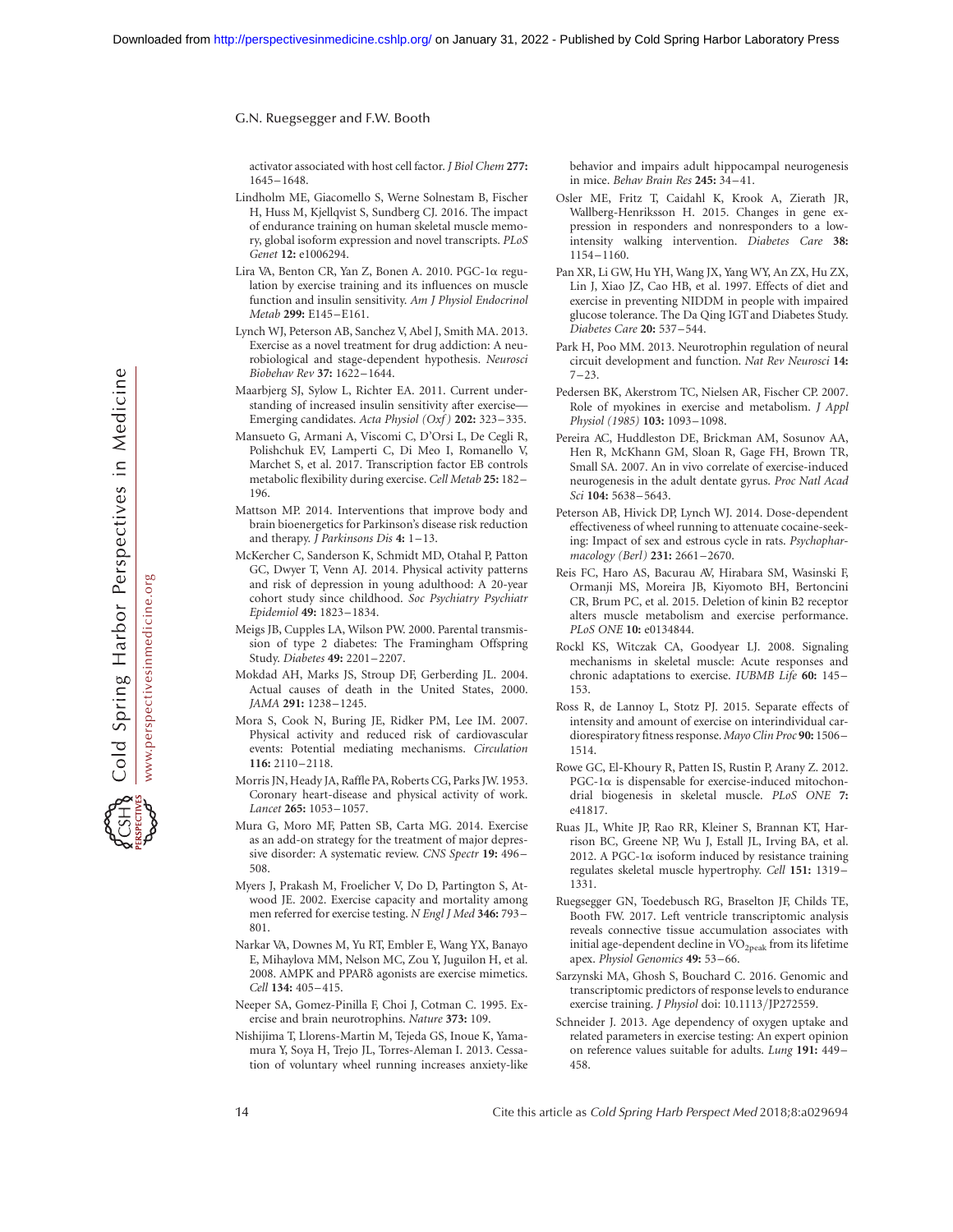- Schnyder S, Handschin C. 2015. Skeletal muscle as an endocrine organ: PGC-1a, myokines and exercise. Bone 80: 115–125.
- Schoenfeld TJ, Rada P, Pieruzzini PR, Hsueh B, Gould E. 2013. Physical exercise prevents stress-induced activation of granule neurons and enhances local inhibitory mechanisms in the dentate gyrus. J Neurosci 33: 7770-7777.
- Schuch FB, Vancampfort D, Sui X, Rosenbaum S, Firth J, Richards J, Ward PB, Stubbs B. 2016. Are lower levels of cardiorespiratory fitness associated with incident depression? A systematic review of prospective cohort studies. Prev Med 93: 159-165.
- Scott LJ, Erdos MR, Huyghe JR, Welch RP, Beck AT, Wolford BN, Chines PS, Didion JP, Narisu N, Stringham HM, et al. 2016. The genetic regulatory signature of type 2 diabetes in human skeletal muscle. Nat Commun 7: 11764.
- Short KR, Vittone JL, Bigelow ML, Proctor DN, Rizza RA, Coenen-Schimke JM, Nair KS. 2003. Impact of aerobic exercise training on age-related changes in insulin sensitivity and muscle oxidative capacity. Diabetes 52: 1888– 1896.
- Slentz CA, Aiken LB, Houmard JA, Bales CW, Johnson JL, Tanner CJ, Duscha BD, Kraus WE. 2005. Inactivity, exercise, and visceral fat. STRRIDE: A randomized, controlled study of exercise intensity and amount. J Appl Physiol (1985) 99: 1613–1618.
- Slentz CA, Houmard JA, Kraus WE. 2007. Modest exercise prevents the progressive disease associated with physical inactivity. Exerc Sport Sci Rev 35: 18–23.
- Stanford KI, Goodyear LJ. 2014. Exercise and type 2 diabetes: Molecular mechanisms regulating glucose uptake in skeletal muscle. Adv Physiol Educ 38: 308–314.
- Stephenson EJ, Smiles W, Hawley JA. 2014. The relationship between exercise, nutrition and type 2 diabetes. Med Sport Sci 60: 1-10.
- Subbotina E, Sierra A, Zhu Z, Gao Z, Koganti SR, Reyes S, Stepniak E, Walsh SA, Acevedo MR, Perez-Terzic CM, et al. 2015. Musclin is an activity-stimulated myokine that enhances physical endurance. Proc Natl Acad Sci 112: 16042–16047.
- Tian Q, Erickson KI, Simonsick EM, Aizenstein HJ, Glynn NW, Boudreau RM, Newman AB, Kritchevsky SB, Yaffe K, Harris TB, et al. 2014. Physical activity predicts microstructural integrity in memory-related networks in very old adults. J Gerontol A Biol Sci Med Sci 69: 1284– 1290.
- Timmons JA, Knudsen S, Rankinen T, Koch LG, Sarzynski M, Jensen T, Keller P, Scheele C, Vollaard NB, Nielsen S, et al. 2010. Using molecular classification to predict gains in maximal aerobic capacity following endurance exercise training in humans. J Appl Physiol (1985) 108: 1487– 1496.
- Toedebusch RG, Ruegsegger GN, Braselton JF, Heese AJ, Hofheins JC, Childs TE, Thyfault JP, Booth FW. 2016. AMPK agonist AICAR delays the initial decline in life-

time-apex  $\rm VO_{2peak}$ , while voluntary wheel running fails to delay its initial decline in female rats. Physiol Genomics 48: 101–115.

- Trejo JL, Carro E, Torres-Aleman I. 2001. Circulating insulin-like growth factor I mediates exercise-induced increases in the number of new neurons in the adult hippocampus. J Neurosci 21: 1628-1634.
- Troiano RP, Berrigan D, Dodd KW, Masse LC, Tilert T, Mc-Dowell M. 2008. Physical activity in the United States measured by accelerometer. Med Sci Sports Exerc 40: 181 –188.
- Tuomilehto J, Lindstrom J, Eriksson JG, Valle TT, Hamalainen H, Ilanne-Parikka P, Keinanen-Kiukaanniemi S, Laakso M, Louheranta A, Rastas M, et al. 2001. Prevention of type 2 diabetes mellitus by changes in lifestyle among subjects with impaired glucose tolerance. N Engl J Med 344: 1343–1350.
- Ullum H, Haahr PM, Diamant M, Palmo J, Halkjaer-Kristensen J, Pedersen BK. 1994. Bicycle exercise enhances plasma IL-6 but does not change IL-1 $\alpha$ , IL-1 $\beta$ , IL-6, or TNF-a pre-mRNA in BMNC. J Appl Physiol (1985) 77: 93–97.
- van Praag H, Kempermann G, Gage FH. 1999. Running increases cell proliferation and neurogenesis in the adult mouse dentate gyrus. Nat Neurosci 2: 266–270.
- Vaughan RA, Gannon NP, Barberena MA, Garcia-Smith R, Bisoffi M, Mermier CM, Conn CA, Trujillo KA. 2014. Characterization of the metabolic effects of irisin on skeletal muscle in vitro. Diabetes Obes Metab 16: 711 –718.
- Warburton DE, Nicol CW, Bredin SS. 2006. Health benefits of physical activity: The evidence. CMAJ 174: 801– 809.
- Wasserman DH. 2009. Four grams of glucose. Am J Physiol Endocrinol Metab 296: E11–E21.
- Widenfalk J, Olson L, Thoren P. 1999. Deprived of habitual running, rats downregulate BDNF and TrkB messages in the brain. Neurosci Res 34: 125–132.
- Wong KE, Mikus CR, Slentz DH, Seiler SE, DeBalsi KL, Ilkayeva OR, Crain KI, Kinter MT, Kien CL, Stevens RD, et al. 2015. Muscle-specific overexpression of PGC- $1\alpha$  does not augment metabolic improvements in response to exercise and caloric restriction. Diabetes 64: 1532–1543.
- Wrann CD, White JP, Salogiannnis J, Laznik-Bogoslavski D, Wu J, Ma D, Lin JD, Greenberg ME, Spiegelman BM. 2013. Exercise induces hippocampal BDNF through a PGC-1 $\alpha$ /FNDC5 pathway. Cell Metab 18: 649–659.
- Zierath JR, Krook A, Wallberg-Henriksson H. 2000. Insulin action and insulin resistance in human skeletal muscle. Diabetologia 43: 821–835.
- Zlebnik NE, Anker JJ, Carroll ME. 2012. Exercise to reduce the escalation of cocaine self-administration in adolescent and adult rats. Psychopharmacology 224:  $387 - 400.$

Cite this article as Cold Spring Harb Perspect Med 2018;8:a029694 15